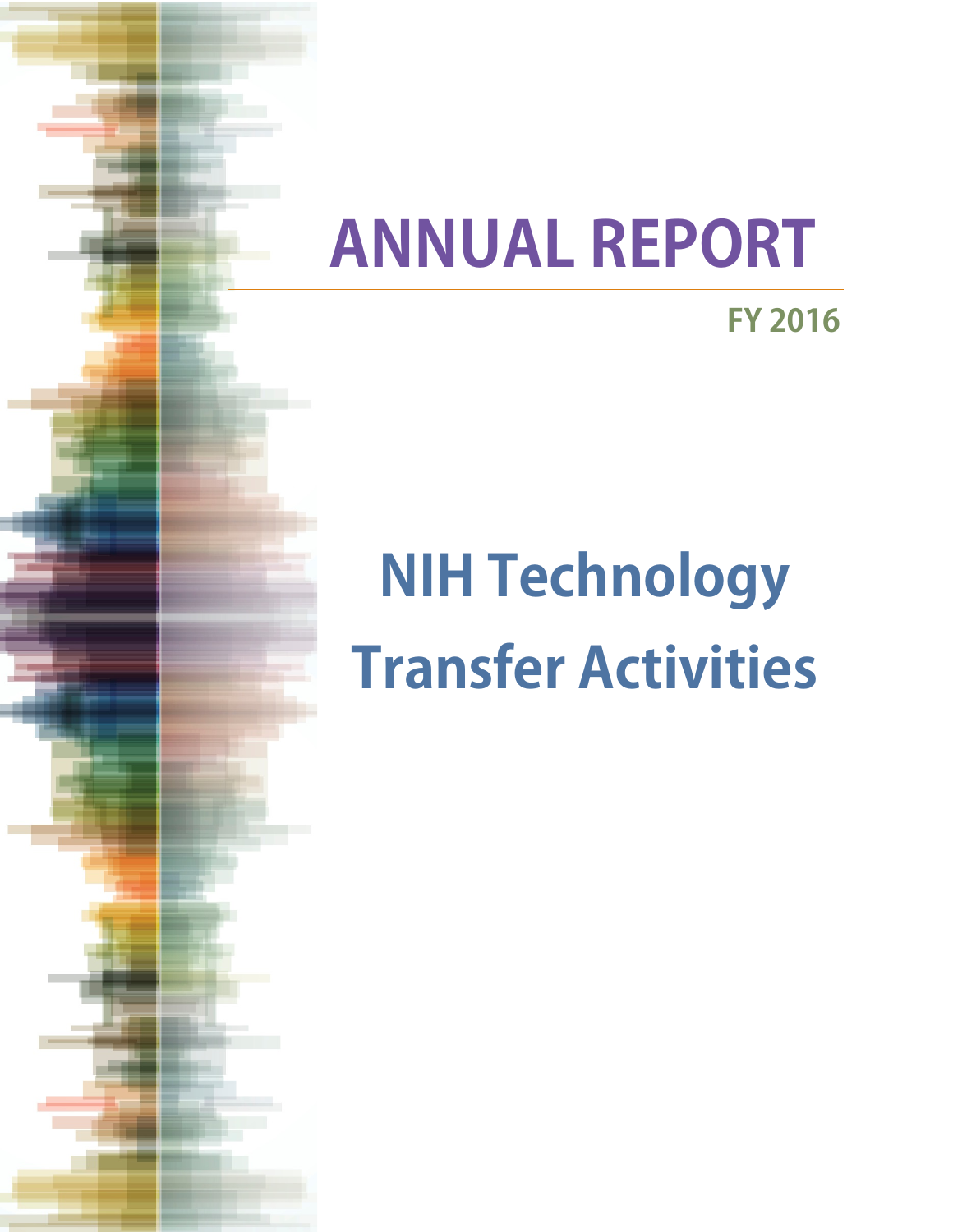# **Contents**

| Proactive Approaches to Facilitiate External Partnerships and Invention |
|-------------------------------------------------------------------------|
|                                                                         |
|                                                                         |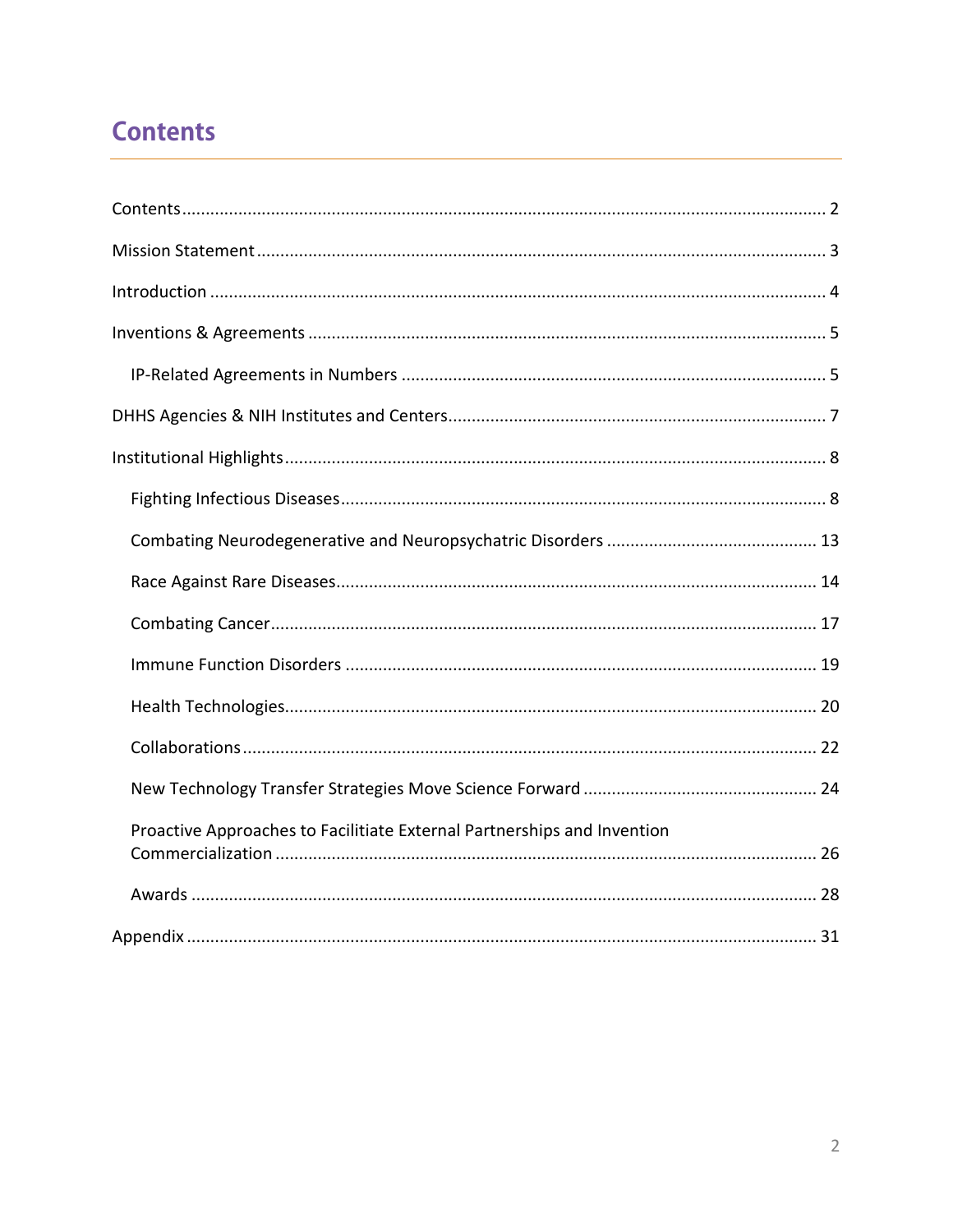The mission of Technology Transfer at National Institutes of Health (NIH) is to facilitate partnerships with a wide array of stakeholders, and effectively manage the inventions conceived by scientists working at the NIH, Food and Drug Administration (FDA) and the Centers for Disease Control and Prevention (CDC). In doing so, NIH Technology Transfer supports the larger NIH mission to enhance public health and safety, lengthen life, reduce illness and disability, and expand the worldwide biomedical knowledge base.

Working on behalf of the NIH, the FDA and the CDC – all agencies of the Department of Health and Human Services (HHS), Technology Transfer offices<sup>[1](#page-2-0)</sup> across the NIH apply responsive, and sometimes creative approaches to meet the needs of all parties involved, operating with a goal of moving scientific research and discovery forward for the benefit of public health. Technology Transfer at NIH:

- Protects U.S. intellectual property and the discoveries conceived by NIH, FDA and CDC intramural researchers. This includes working with researchers to determine if an invention warrants patent protection, overseeing the filing of Employee Invention Reports (EIRs), and coordinating the patenting filing and prosecution process.
- Serves as a bridge through marketing and communications, connecting the inventive discoveries made by scientists in the NIH, FDA, and CDC research programs to commercial partners with the capability of developing these technologies into products and services to benefit public health. Without technology transfer, the full potential of these inventions would not be realized, and the public would not receive the full benefit of these biomedical discoveries.
- Facilitates partnerships with outside parties to allow for joint collaboration.
- Negotiates licenses and collaborative agreements such as Cooperative Research and Development Agreements (CRADAS) to ensure the timely development of federal technologies, that contribute to society by driving economic growth and productivity; These collaborations leverage the strengths of each institution to advance basic and clinical research objectives.
- Monitors the development of these technologies to ensure commercialization milestones are reached, products are brought to the market, and royalty fees are paid.
- Facilitates the transfer of thousands of research materials and data into and out of NIH.

 $\overline{a}$ 

<span id="page-2-0"></span><sup>1</sup> Please see Appendix A for a list of all the HHS Technology Offices within the NIH that contributed towards this report.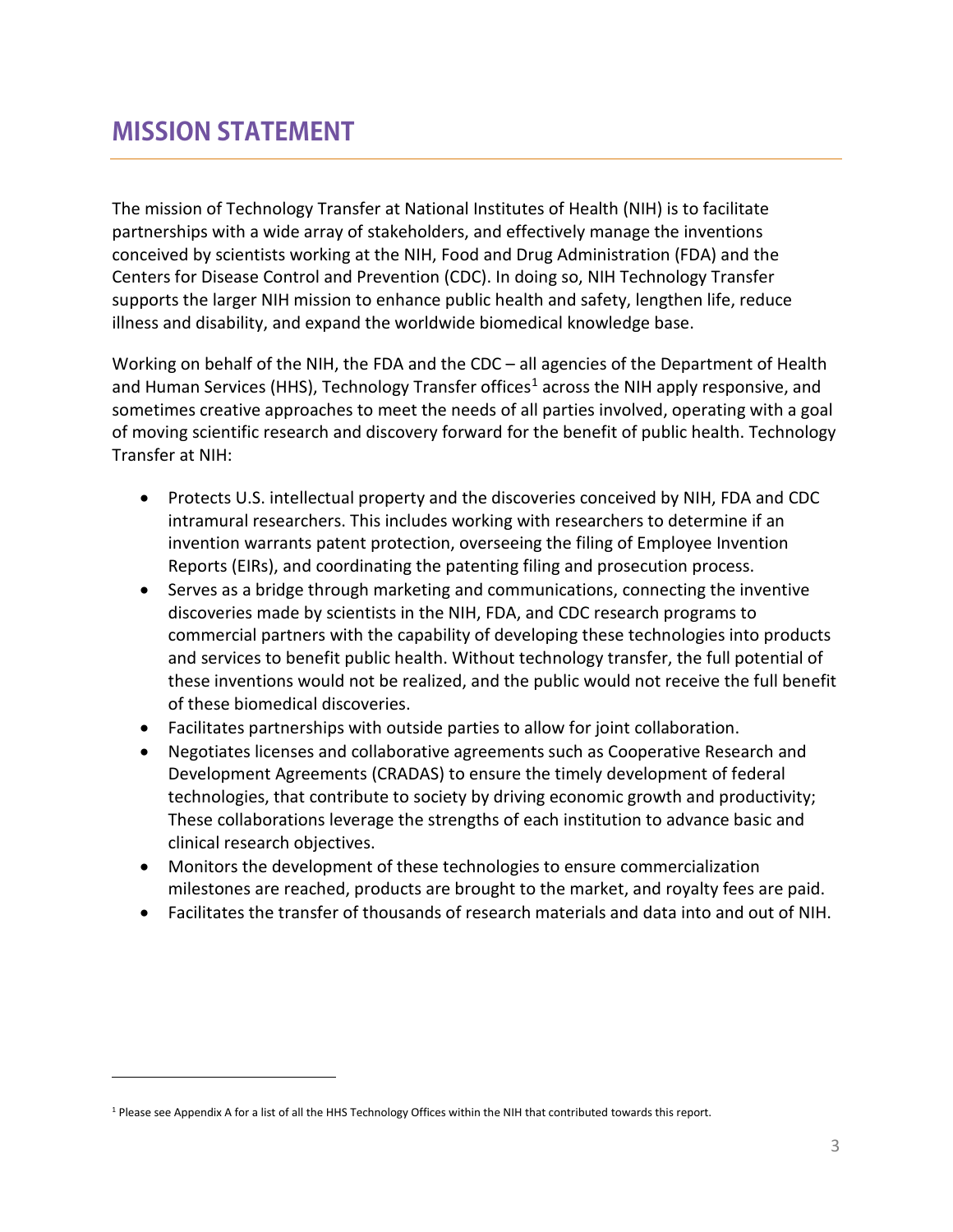# **INTRODUCTION**

In FY2016, the NIH Technology Transfer community completed the first full year of patent and license decentralization, with the NIH Institutes and Centers (ICs) in control of patenting and licensing decisions, and the Office of Technology Transfer (OTT) serving a purely service and support function to the NIH Technology Transfer Offices (TTOs), the FDA and the CDC. The DHHS Technology Transfer community has worked collaboratively to ensure a smooth transition of authority and process. In FY2016, the community reported 320 new invention disclosures and 285 executed licenses, both increases over FY2015. We are thrilled that our community is successfully settling into this new environment.

Our community completed a significant amount of work in FY2016. The OTT worked diligently on IT systems in support of the community and made available to the TTOs TechTracS, the system of record for all patent and license data and information, and the OTT SharePoint site, which aids the community with transfer and management of vital documents and information. This was no small feat, as the design and build of these systems was for single-office use and access. System design and security enhancements were required to ensure appropriate system access and data stability. By the close of FY2016, there were 175 TechTracS users and 225 SharePoint site users from the community, with access points from across the country. Additionally, OTT staff scanned into electronic format, more than 1.8 million paper documents for TTO availability in the TechTracS system.

These information systems are aging and not dynamic. For this reason, our Technology Transfer community worked diligently with OTT to complete a "Fit-Gap Analysis" of the community's technology transfer agreement needs (for all types of agreements). The information provided by the community in the Fit-Gap Analysis was included in a jointly submitted proposal to the NIH Capital Investment Fund to request funding for a new, trans-NIH enterprise technology transfer system. We look forward to working on requirements for this new IT system in FY2017.

In FY2017, the FDA will assume responsibility for its own technology transfer services (patenting, licensing, royalties administration, monitoring and enforcement of agreements, marketing, patent docketing, etc.) through its Technology Transfer Office. The OTT and our Technology Transfer community have begun collaborating closely with our FDA colleagues to ensure a smooth transition of data and support services; our communities welcome the opportunity to working closely in support of DHHS goals and missions.

Our technology transfer professionals promoted the development and commercialization of many notable scientific advancements in FY2016. This report reflects the accomplishment of technology transfer at the NIH, FDA and CDC, and demonstrates the community's commitment to meeting the changing needs of our stakeholders and facilitating the collaboration and the commercialization of NIH scientific discoveries.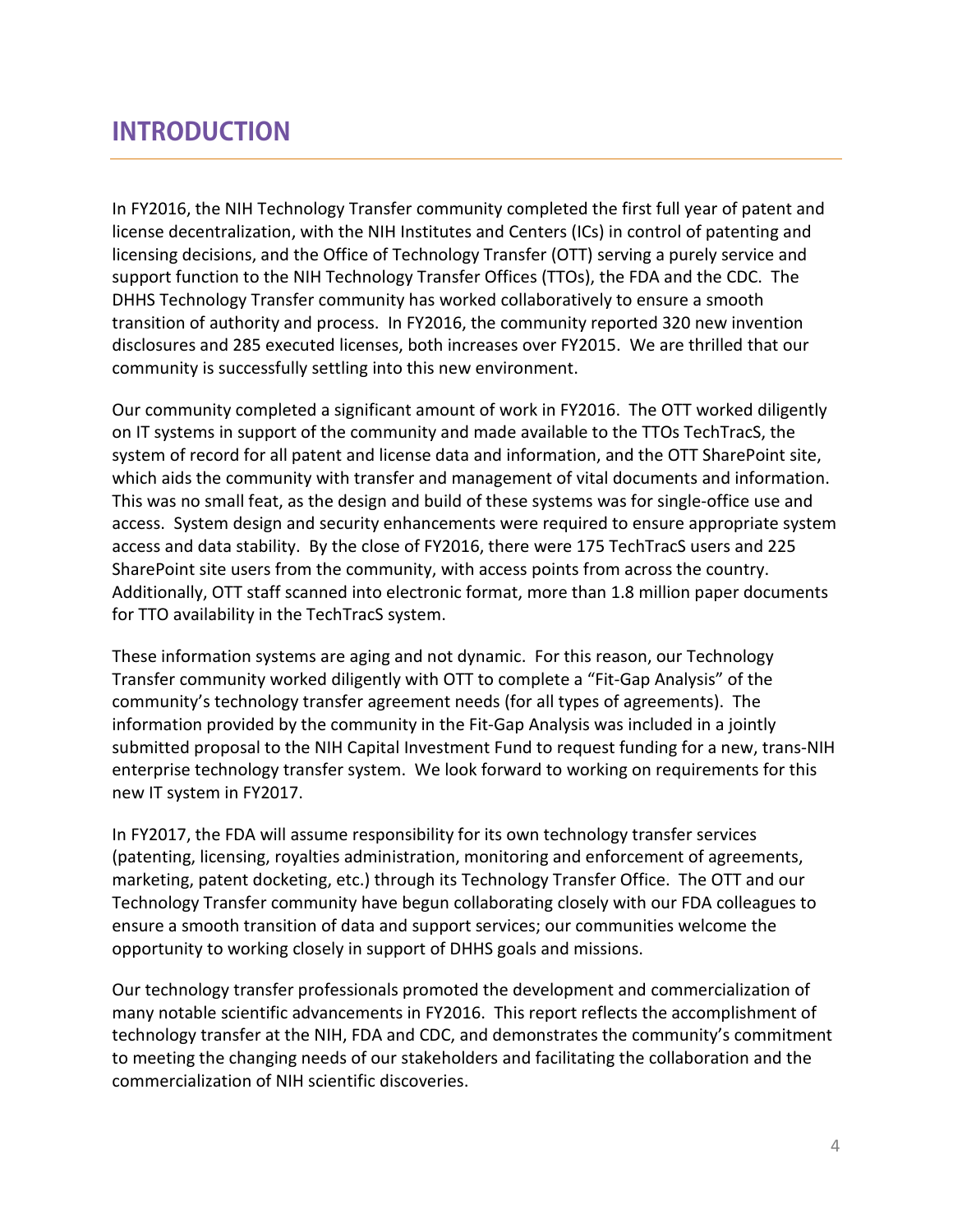The Technology Transfer Program at the National Institutes of Health is the focal point for implementation of the Federal Technology Transfer Act. Technology licensing specialists in the NIH Institutes and Centers license patented inventions to pharmaceutical, medical device and biotechnology companies in order to stimulate development of technologies into commercial products. These licensing specialists also transfer materials to non-profit research institutions and license for a fee to commercial entities unpatented research tools to increase their availability to the scientific community. These activities support the NIH's mission to benefit the public health and to provide a financial return on public investment.

In addition, the Technology Transfer Program negotiates terms for research collaborations between NIH and commercial and academic organizations. These collaborations leverage the strengths of each institution to advance basic and clinical research objectives. Technology Transfer also facilitates the transfer of thousands of research materials and data into and out of NIH.

In FY16, NIH Institutes executed 8,323 of these collaboration and transfer agreements, including 115 new Cooperative Research and Development Agreements (CRADAs). CRADAs are an important mechanism used by NIH for many of the collaborations with industry. The new CRADAs combined with those active from prior years brought the total active CRADAs to 523, an 8% increase from FY15.

# **IP-Related Agreements in Numbers\***

(\*includes NIH, FDA and CDC data)

- **320** Number of **invention disclosures** reported.
- **279 License agreements executed**, **44** were **exclusive**.

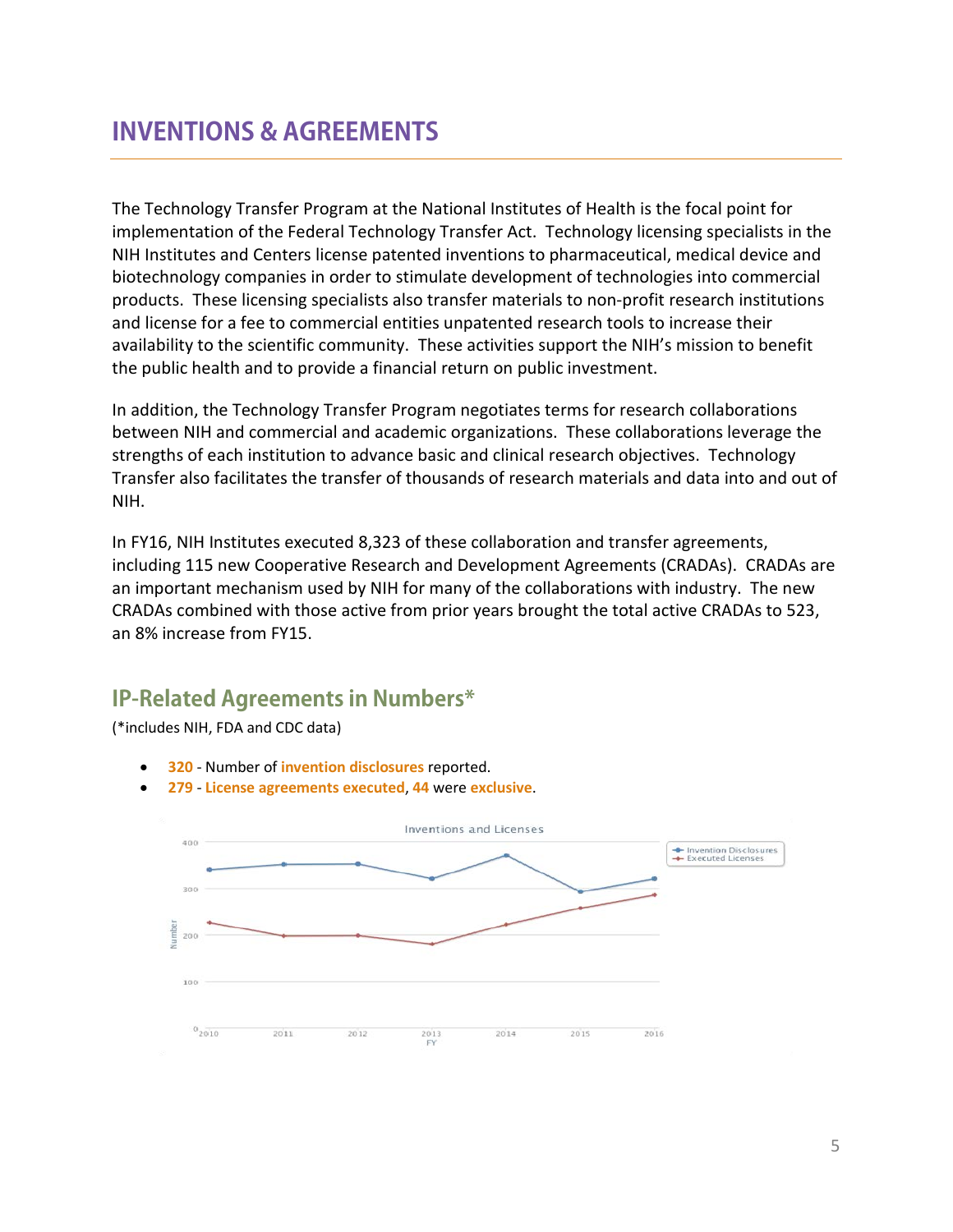- **-36% Decrease** in the number of **non-US licenses executed** compared to FY15.
- **55% Increase** in the number of **US licenses executed** compared to FY15.



#### Additional Stats:

- **112 Licenses** issued to **small, US-based businesses.**
- • **95 Licenses** issued to **large, US based businesses.**
- **5% Increase** in number of **US Patents filed** from FY15.
- **-6% Decrease in royalties received at the NIH** from FY15.

All technology-licensing activities led to a total royalty income of \$138 million, which is a 6% decrease from FY2015. After inventors are paid their portion of the royalties, NIH institutes use royalties income to offset the operational costs associated with patenting and licensing programs, and when available, to support mission-related activities. As reported in the FY2015 annual report, NIH is projecting that royalties will decline in FY18 – FY20 when certain licensed patents expire, and the downward trend is in evidence in FY16.

Readers of this report interested in more details on the above metrics, or who would like to learn more about yearly benchmarks tracked at the NIH such as Exclusive Licensing, breakdown of Licensees by Type of Business, First Time Licensees, number of Active CRADAs, etc., are encouraged to visit the NIH OTT website Metrics section at [https://www.ott.nih.gov/tt-metrics.](https://www.ott.nih.gov/tt-metrics) Charts displayed at this website are interactive. Viewers can zoom in, highlight, or disable certain metrics to gain greater insight.

In addition, readers can also interactively view the stories highlighted here along with all the various advances made in the Intramural Research Program (IRP) at the NIH. For viewing these, and other success stories, please visit [https://www.irp.nih.gov.](https://www.irp.nih.gov/)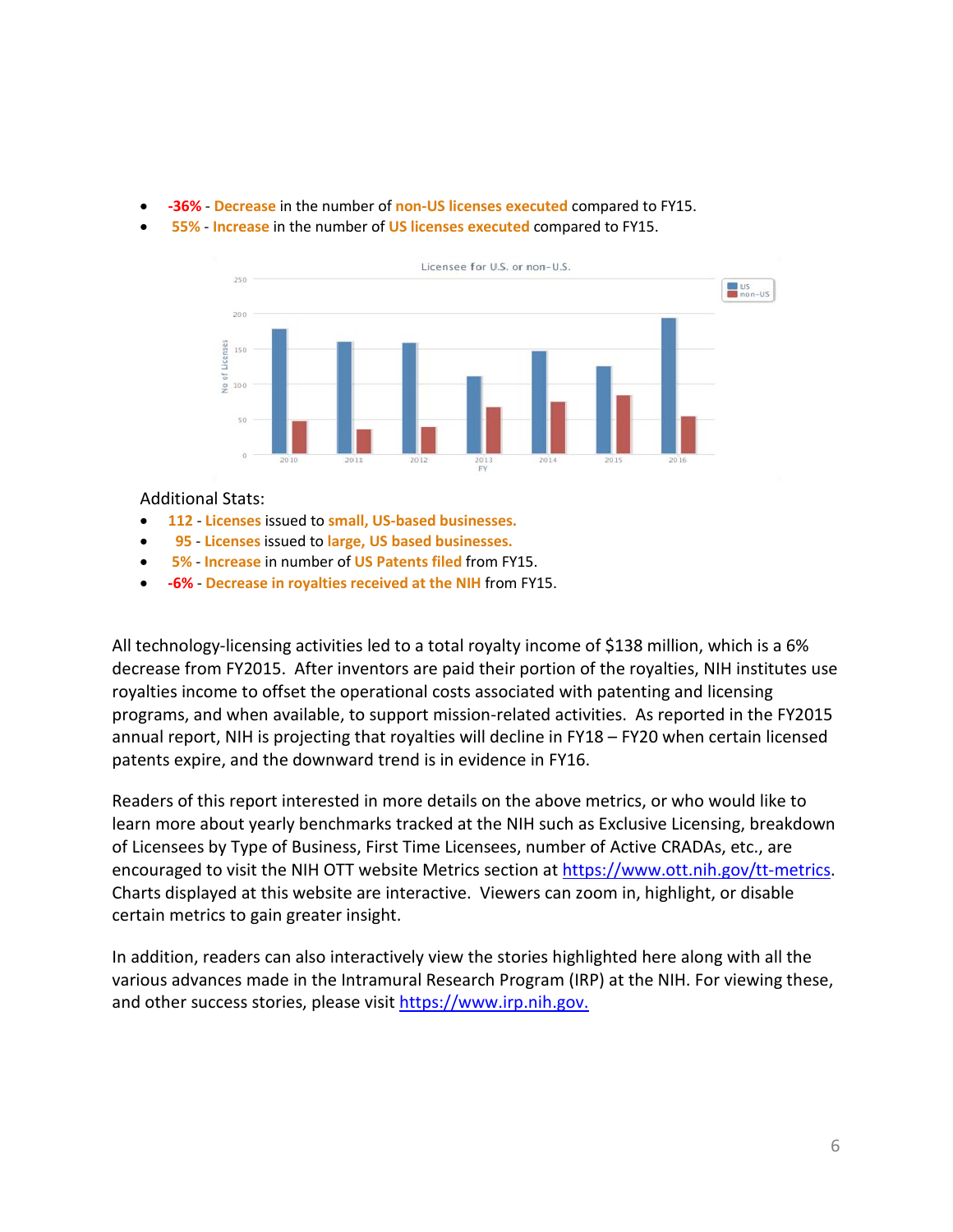# **DHHS AGENCIES & NIH INSTITUTES AND CENTERS**

- CC NIH Clinical Center
- CDC Centers for Disease Control and Prevention
- CIT Center for Information Technology
- FDA Food and Drug Administration
- NCATS National Center for Advancing Translational Sciences
- NCCIH National Center for Complementary and Integrative Health
- NCI National Cancer Institute
- NEI National Eye Institute
- NHGRI National Human Genome Research Institute
- NHLBI National Heart, Lung, and Blood Institute
- NIA National Institute on Aging
- NIAAA National Institute on Alcohol Abuse and Alcoholism
- NIAID National Institute of Allergy and Infectious Diseases
- NIAMS National Institute of Arthritis and Musculoskeletal and Skin Diseases
- NIBIB National Institute of Biomedical Imaging and Bioengineering
- NICHD Eunice Kennedy Shriver National Institute on Child Health and Human Development
- NIDA National Institute on Drug Abuse
- NIDCD National Institute on Deafness and Other Communication Disorders
- NIDCR National Institute of Dental and Craniofacial Research
- NIDDK National Institute of Diabetes and Digestive and Kidney Diseases
- NIEHS National Institute of Environmental Health Sciences
- NIMH National Institute of Mental Health
- NIMHD National Institute on Minority Health and Health Disparities
- NINDS National Institute of Neurological Disorders and Stroke
- NINR National Institute of Nursing Research
- NLM National Library of Medicine
- ORS Office of Research Services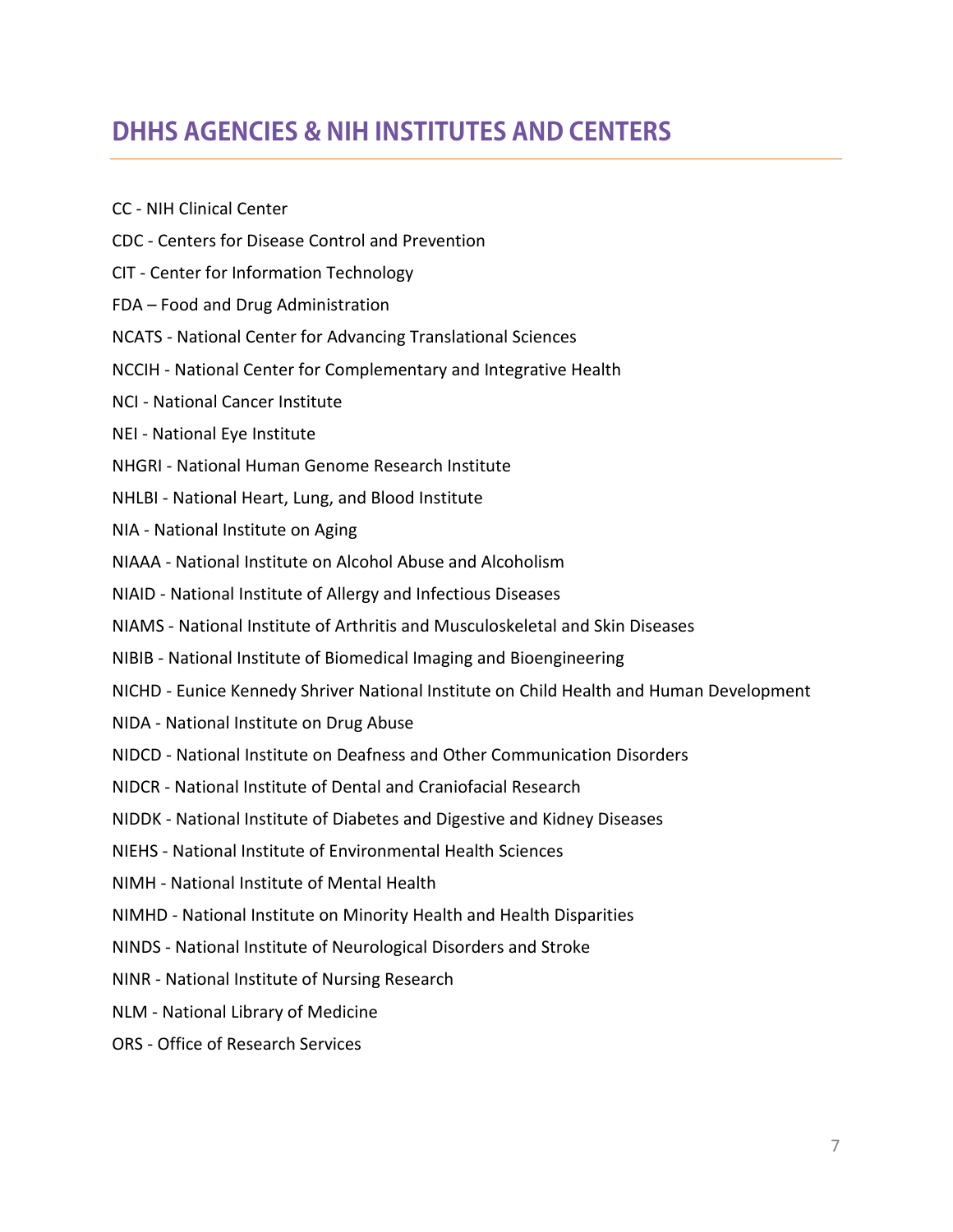# **Fighting Infectious Diseases**

#### **Progress on Zika (NIAID and CDC)**

**Fighting Zika (NIAID)**: Zika dominated the news in FY 2016. The Zika virus is a mosquito-borne flavivirus that was identified in humans in 1952 in Uganda and the United Republic of Tanzania. From the 1960s to 1980s, human infections were found across Africa and Asia, typically

accompanied by mild illness. In October 2015, Brazil reported an association between Zika virus infection and microcephaly. By late spring 2016, it was confirmed that Zika virus infection during pregnancy is a cause of congenital brain abnormalities, including microcephaly; and that Zika virus is a trigger of Guillain-Barré syndrome.



The urgent need for diagnostics, vaccines, and treatments for Zika virus infection led to a surge in NIAID's related research and

partnership activities, and NIAID's Technology Transfer and Intellectual Property Office (TTIPO) rose to the challenge. During FY 2016 NIAID TTIPO completed 33 agreements and filed 2 patent applications to help advance NIAID research and development on the Zika virus.

**Rapid Sharing of Zika Clinical Samples (NIAID):** One of the first barriers to advancing research and developing diagnostics, vaccines, and treatments for Zika virus infection was rapid access to Zika samples such as virus isolates and patient sera. TTIPO coordinated with the Office of General Counsel (OGC) and the Office of the Assistant Secretary for Preparedness and Response (ASPR) – both of the Department of Health and Human Services (DHHS), the Centers for Disease Control and Prevention (CDC), and the NIAID Division of Microbiology and Infectious Diseases (DMID), to develop a strategy and framework using the existing infrastructure to quickly share Zika clinical samples.

The team developed an Emergency Use Simple Letter Agreement (EUSLA) to memorialize exchanges of Zika samples during this emergency. NIAID leveraged its Biodefense and Emerging Infections Research Resources Repository (BEI Resources), to expand capacity to store and distribute these critical research samples. Under NIAID's direction, BEI Resources sent Zika samples and materials to over 250 entities in 35 states in the US and 13 foreign countries in FY 2016 to encourage the development of countermeasures to this emerging health threat.

#### **Zika Vaccine Development with the Walter Reed Army Institute of Research (WRAIR) (NIAID):**

NIAID and the Walter Reed Army Institute of Research (WRAIR) of the United States Army Medical Research and Materiel Command (USAMRMC) have been collaborating to develop an effective and safe vaccine for the prevention of Zika virus infection. In FY2016, NIAID, WRAIR, and the Biomedical Advanced Research and Development Authority (BARDA) entered into a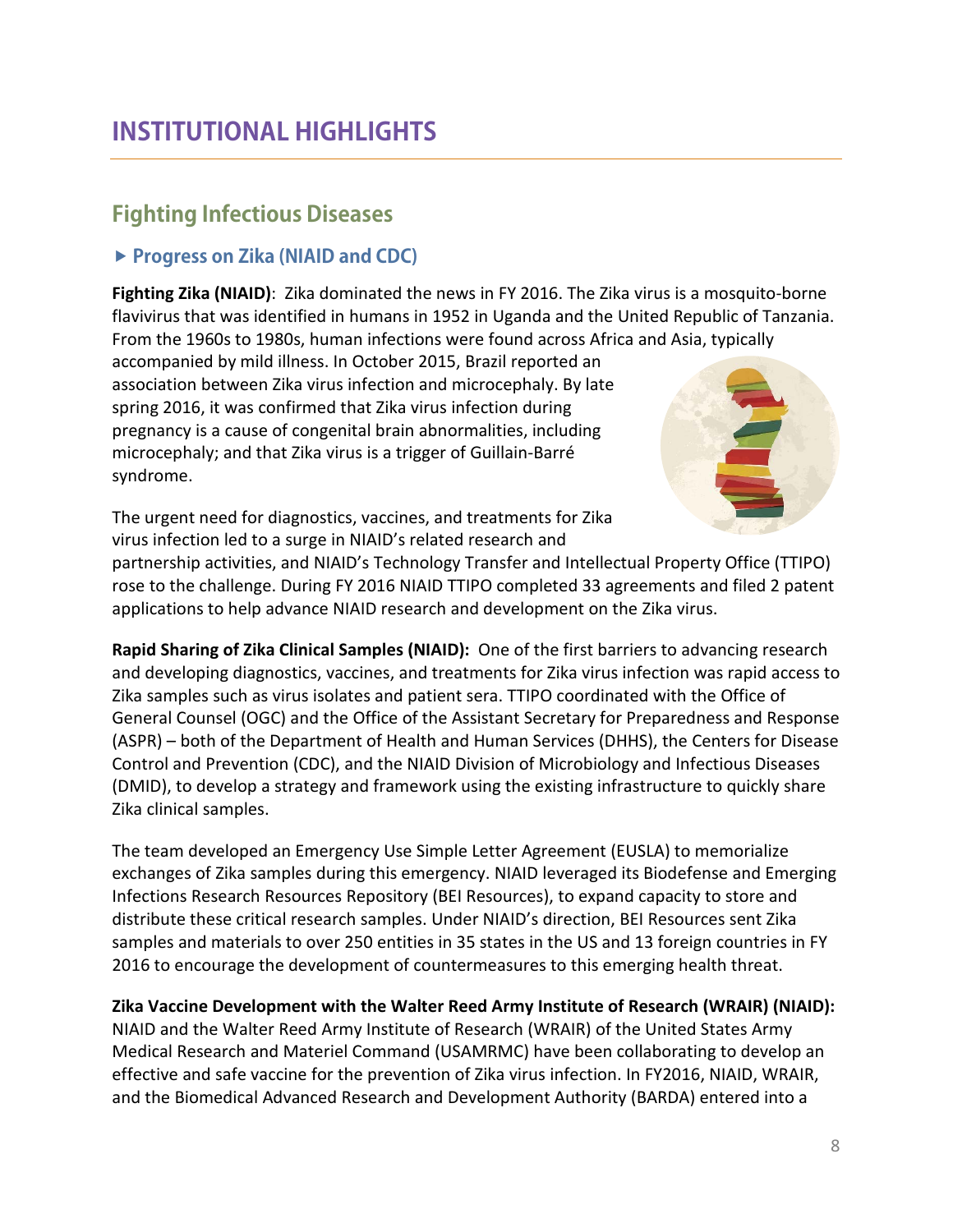Memorandum of Understanding (MOU) to define and delineate roles and responsibilities in support of the development of Zika Purified Inactivated Vaccine ("ZPIV") candidates.

**Interagency Collaborations to Combat Zika (CDC):** While utilizing CDC expertise in addressing infectious disease public health challenges, CDC's Technology Transfer Office (TTO) realizes that leveraging the strengths of outside partners and successful interagency collaborations confers great benefits to the public we serve. In the midst of developing the Zika Simple Letter Agreement (a Zika "SLA" modified from a longer Material Transfer Agreement) for rapid sharing, TTO worked with other agencies such as Biomedical Advanced Research and Development Authority, National Institute of Allergy and Infectious Diseases (NIAID) and the Department of Health and Human Services to partner with two specimen and research tool repositories to expedite the distribution of Zika virus specimens and related laboratory research materials such as reagents. This reduced potential backlogs and delays for sharing these items in light of the numerous requests from academia/industry to access such materials to support Zika research for diagnostic tests and vaccine candidate development.

Use of this multi-pronged approach to advance CDC's research to develop products that meet public health needs through technology transfer has proven scalable for use during the Zika outbreak. To date, CDC has shared Zika research specimens and related materials with 158 organizations using the Zika SLA. Four short-term, no-fee licenses were structured to address the immediate public health need to expand use of CDC's Zika MAC-ELISA antibody assay for patient testing. Components of the Zika ELISA test with virus-like particle (VLP) technology are in the process of being licensed to a fifth company, which will then mass manufacture and sell these materials to commercial diagnostic testing organizations. These licensing efforts were accomplished with our partner, the NIAID Technology Transfer and Intellectual Property Office, which is responsible for patenting and licensing CDC technologies. Numerous industry partnerships are now in place to advance CDC's Zika research. Lastly, use of the Zika SLA with other United States government agencies has led to depositing Zika reagents with two repositories, where 296 added requests have been shipped out to partners in 38 states and 12 other countries.

Leveraging industry to help address public health challenges has been part of the CDC TTO's key functions. This takes on great significance in the context of addressing an emerging challenge like the Zika virus outbreak. CDC's successful partnering with industry has helped in three ways: developing vaccine candidates and diagnostic tests, testing new insecticide and mosquito repellents, and developing and deploying a new mosquito trap. In conjunction with the NIAID Technology Transfer and Intellectual Property Office, which is responsible for patenting and licensing CDC technologies, TTO has used CDC patents with commercial partners to: 1) file two patent applications for Zika vaccine candidates (a dengue/Zika chimera and VLP technology), subject of two CRADAs to develop Zika vaccines; 2) commercially license a VLP (part of a CDCdeveloped Zika MAC-ELISA antibody test); 3) issue three US patents for a compound that is also the subject of a CRADA and patent license agreement to develop and register a natural mosquito insecticide and repellent; 4) award a Small Business Innovation and Research (SBIR) Program and other innovation grants for CDC's Autocidal Gravid Ovitrap (AGO) mosquito trap.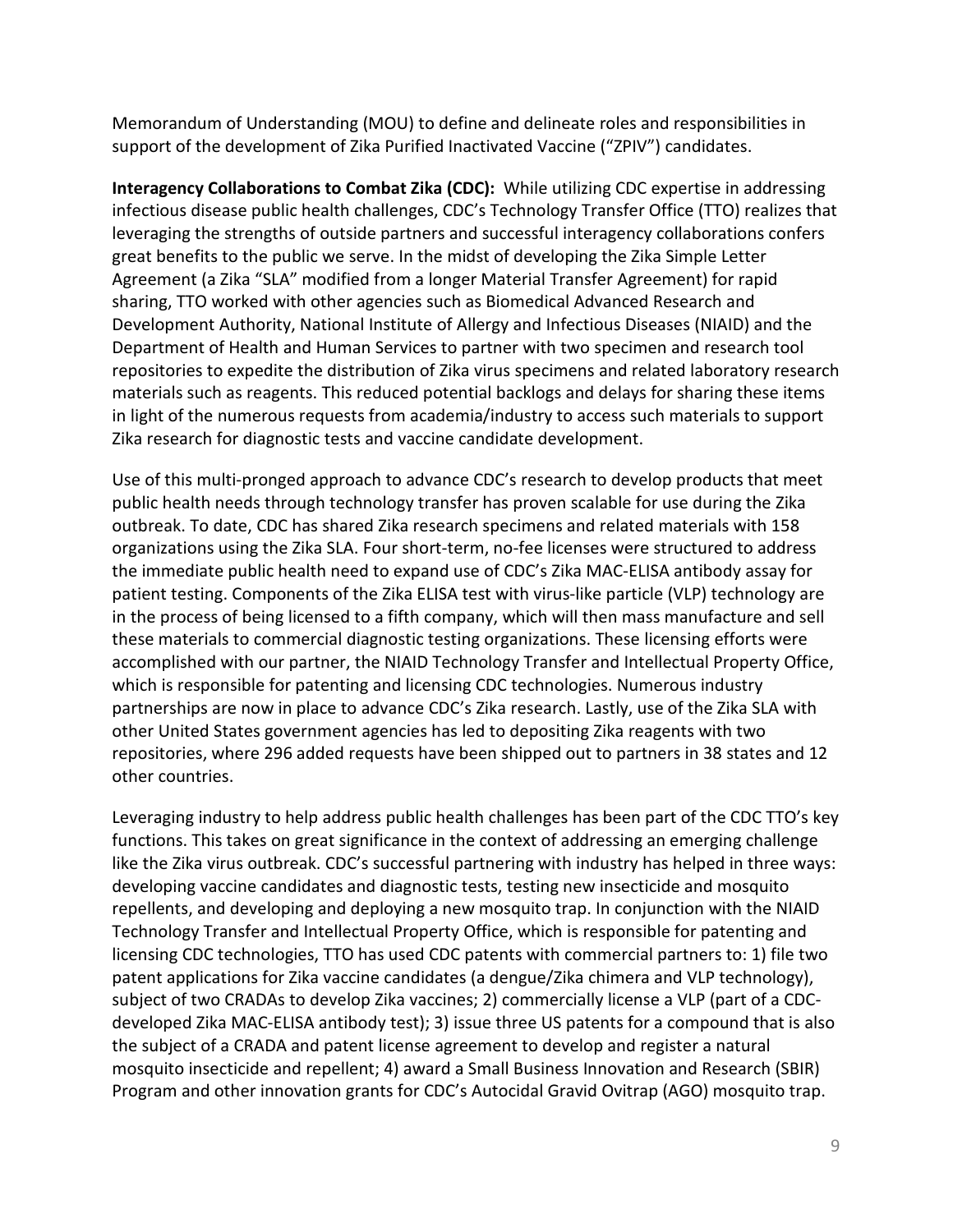At the onset of the Zika outbreak, CDC was the only reference testing facility in the United States. In order to establish national Zika virus testing capacity, TTO worked to expand private industry partnerships. The results are commercial Zika virus diagnostic testing options through CDC TTOs having executed four short-term, no-fee licenses with four clinical testing reference laboratories.

**Autocidal Gravid Ovitrap (CDC):** CDC's Autocidal Gravid Ovitrap (AGO) mosquito trap has been successfully used by mosquito control programs for mosquito surveillance and control. The patented AGO attracts and catches female *Aedes aegypti* mosquitoes looking for a place to lay eggs. Field trials in which the AGO trap has been installed in most homes in a community have shown it reduces mosquito populations AND rates of infection. Smaller scale field trials were so



successful that CDC and the Puerto Rico Department of Health are implementing large-scale installation of AGO traps throughout several communities to help reduce mosquito populations and the viruses they spread.

CDC TTO and CDC staff are working with an outside partner to mass produce the trap and use it further in Puerto Rico. Upon successful completion of its

Phase I SBIR award, the partner received Phase II SBIR funding to pursue continued work on the trap. CDC TTO is renegotiating a research collaboration agreement (RCA) because the partner wishes to collaborate further with CDC. Our colleagues at the NIAID Technology Transfer and Intellectual Property Office, who are responsible for patenting and licensing CDC technologies, have also negotiated a non-exclusive license with another commercial partner to bring this trap to the marketplace.

#### **Sharing of Databases to Help Fight Antibiotic Resistance in Microorganisms (CC)**

The execution of multiple agreements for the NIH Clinical Center's (CC) Department of Laboratory Medicine are facilitating the transfer of databases of antibiotic resistant organisms to hospitals and health care recipients around the U.S. The spread of antibiotic resistance in disease-associated microorganisms is an area of growing health concern worldwide. The CC developed databases of such microorganisms. These databases are made available for use by treating physicians to identify microorganisms and assist in the diagnosis of infectious diseases in patients at their hospitals.

#### **Enhancing Commercialization of Dengue Vaccine (NIAID)**

Dengue virus is a mosquito-borne flavivirus present worldwide in tropical and semitropical regions. It is estimated that 500 million infections occur annually, resulting in more than 2 million cases of severe dengue and 21,000 deaths. An effective vaccine is a public health priority. Dr. Stephen Whitehead and others at NIAID's Laboratory of Infectious Diseases (LID) have developed a tetravalent live attenuated dengue virus vaccine, TV003, which was shown to elicit a robust antibody and cellular immune response after just one dose.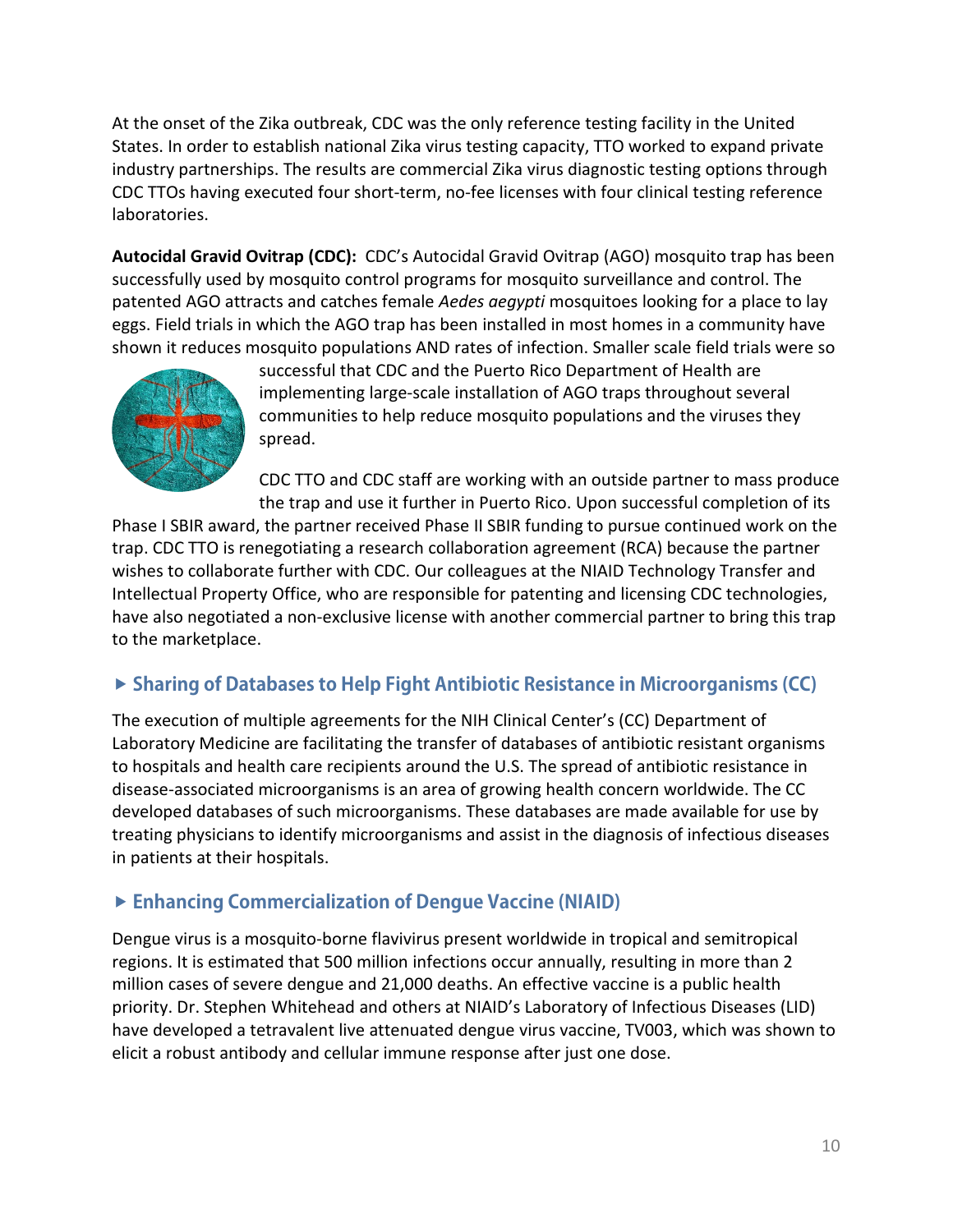In 2016, TV003 protected all 21 volunteers who received the vaccine from Dengue infection in a virus challenge study, while all 20 placebo recipients developed infection. The Butantan Institute, a non-profit producer of immunobiologic products for Brazil, is sponsoring a placebocontrolled, multi-center Phase 3 trial. This technology was licensed to five licensees, including the Butantan Institute, covering worldwide development and commercialization. In FY 2016, TTIPO continued to market this technology and added two more non-exclusive licensees, enhancing the commercialization in Taiwan, India, South East Asia, Middle East, Australia and New Zealand.

# **Clinical Trials on the Use of Encochleated Drugs to Treat Infections (NIAID, NHLBI, Clinical Center)**

This CRADA was the first of what is anticipated to be several clinical trial CRADAs between NIH and Matinas BioPharma Holdings using a new Matinas-specific CRADA template (umbrella agreement) to examine safety, efficacy and pharmacokinetics of a proprietary encochleated delivery platform for orally administered drugs. Encochleated drugs are resistant to premature enzyme degradation and can targeted, thereby reducing effective dosages and toxicity. Under this CRADA encochleated amphotericin B and amikacin are being studied to treat fungal, bacterial, and viral infections. Matinas is providing \$600,000 over three years to NIH in support of this important research objective.

#### **Ebola Vaccine Development (NIAID)**

A collaboration between Dr. Nancy Sullivan at the NIAID Vaccine Research Center (VRC) and Okairos, initiated in 2008, was very productive. NIAID filed patent applications claiming the coinvented cAd3-EBOV technology in 2010. Ebola vaccine candidate cAd3-EBOV is a chimpanzee adenoviral vector vaccine expressing Ebola virus glycoproteins. As the 2014 Ebola Virus outbreak began to reach historic proportions, the VRC decided to expedite its clinical trial plans. GlaxoSmithKline (GSK), which acquired Okairos in 2013, and other clinical trial partners quickly joined the VRC in its plan to accelerate development efforts. This made it necessary for the technology transfer team to apply creative and pragmatic solutions to quickly enable the start of clinical trials.

Within two months, all agreements enabling the start of clinical trials were negotiated and executed for the conduct of Phase I trials in the U.S. (Baltimore, Bethesda, and Atlanta), the U.K., Switzerland, and Mali. In many cases, unique agreements were drafted to circumvent anticipated delays. For example, early on a special material transfer agreement (MTA) was used to send the cAd3-EBOV through customs to the U.K. This allowed the clinical trial to begin within hours of the execution of the clinical trial agreement. When GSK agreed to have more cAd3-EBOV clinical product manufactured through a contract research organization, a specialized MTA was used for VRC to transfer the necessary materials for cGMP manufacturing. A "Quality Agreement" between GSK and the VRC was signed to ensure that the clinical product was make to the proper standards before vialed and labelled at the VRC's Vaccine Production Plant.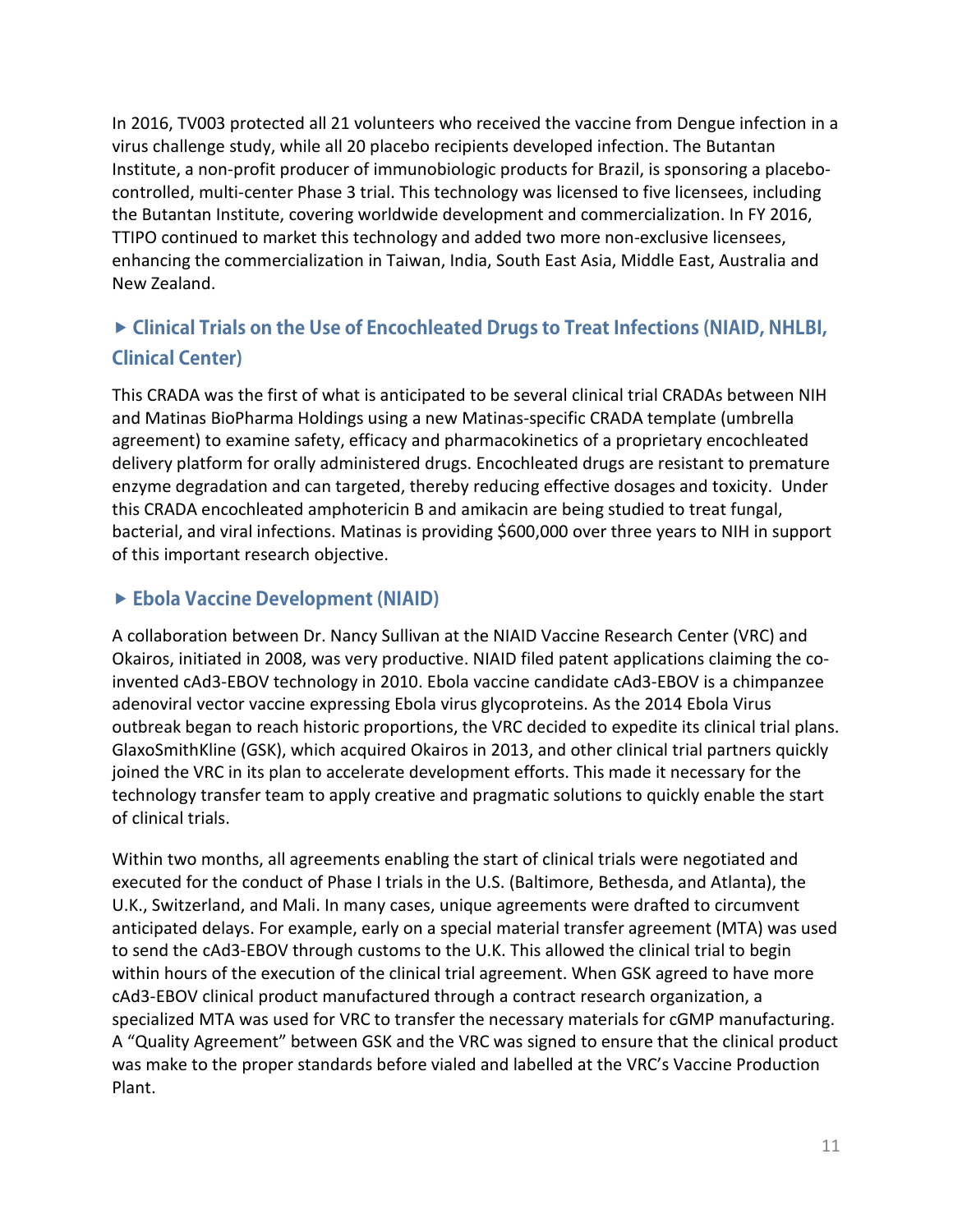#### **Vaccine Development Against Human Respiratory Syncytial Virus (NIAID)**

Human Respiratory Syncytial Virus (RSV) is the leading viral agent of severe pediatric respiratory tract disease worldwide. RSV has been estimated to be responsible each year for 34 million cases of lower respiratory tract disease, over 3.5 million hospitalizations, and 66,000- 200,000 pediatric deaths worldwide. There are no available vaccines for RSV.

NIAID and Sanofi Pasteur, Inc. have entered into a CRADA to identify and/or test live attenuated RSV vaccine candidates for pediatric use in preclinical and clinical studies. Under the CRADA, Sanofi Pasteur, Inc. will provide significant research support to Dr. Peter Collins and his colleagues at LID, DIR.

#### **Repurposing Approved Drugs (NIDDK)**

Chlorcyclizine, an antihistamine available over-the-counter, was found to have activity against hepatitis C in lab models. The method of use patent has been licensed and a small clinical trial using the maximum approved dose is underway at NIDDK. The effect against the virus is believed to be host-mediated.

#### **Global Disease Vaccines (NIDDK)**

A conjugate cholera vaccine with intellectual contribution from NIDDK, FDA in conjunction with the infectious diseases department of a major university hospital progressed through engineering scale-up, characterization assays, and generation of cGMP cell banks for both the polysaccharide and antigen components. Additional funding to produce the cGMP vaccine for a clinical trial is being sought by the university partner.

#### **Point of Care Diagnostic Platform (NIDDK)**

A diagnostic platform that uses peptide nucleic acids to bind the target RNA or single strand DNA has been developed. The proof of concept test was targeted to HIV viral load measurement. License applications were received from four companies, each planning to incorporate the NIDDK technology with own proprietary operating system. The technology may be deployable in minimally resourced areas as well as developed countries.

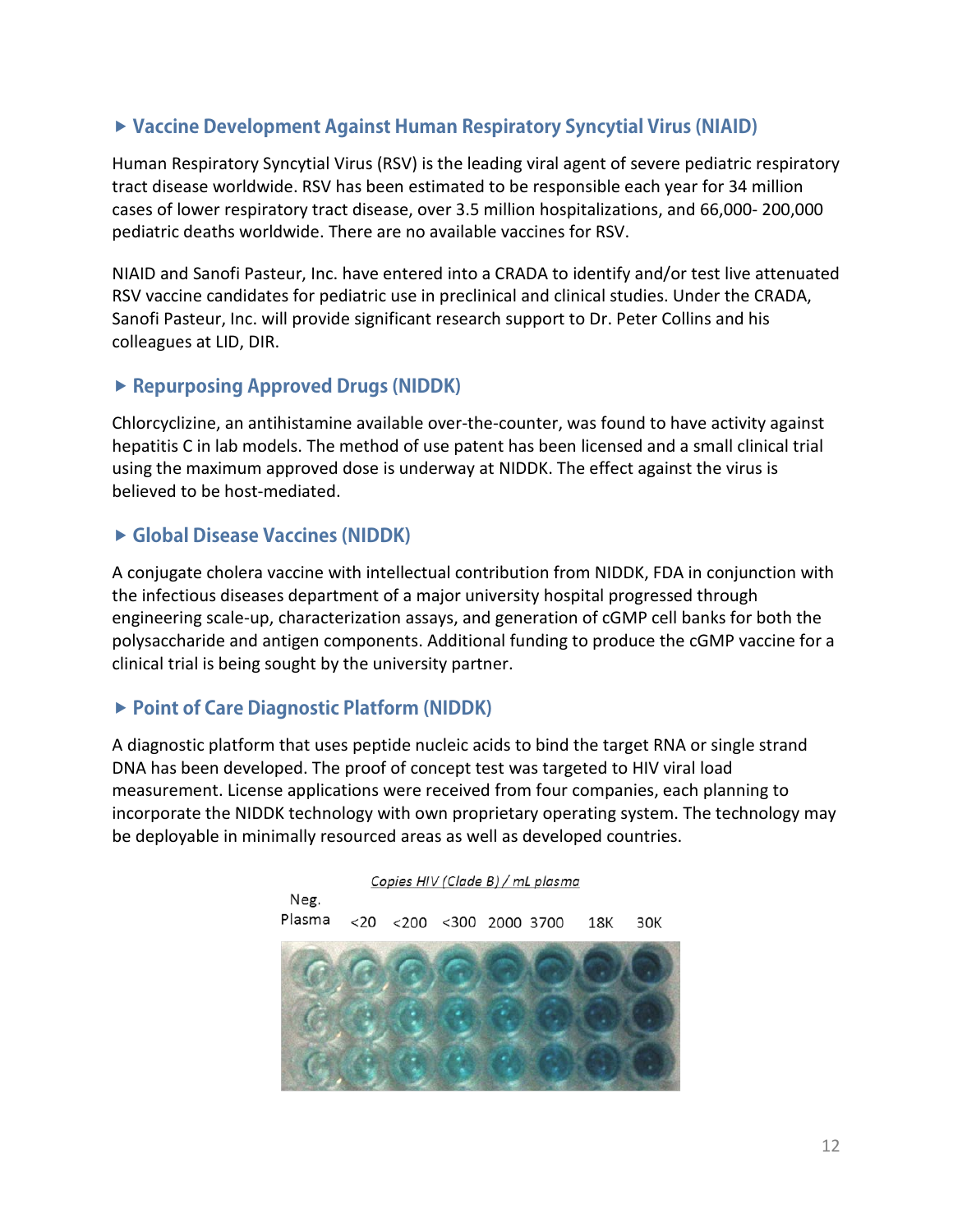# **Combating Neurodegenerative and Neuropsychiatric Disorders**

#### **Non-opioid Pain Medication (NIDDK)**

NIDDK out-licensed a lead and two back-up compounds that are agonists to the adenosine 3 receptors. The investigators showed in animal models that this g-coupled protein receptor is part of the neuropathic pain pathway. Of particular interest is that these compounds do not induce tolerance and reverse tolerance to opioids in animal models. Preclinical testing in vitro and non-GLP testing in animal models was completed by NIDDK before the license was negotiated.

#### **Enhancing the Use of Positron Emission Tomography (NIMH)**

NIMH and Pfizer, Inc. are collaborating under a clinical CRADA to study Pfizer's proprietary positron emission tomography (PET) radiotracer to image abnormalities in patients with neuropsychiatric disorders.

#### **Approval of Daclizumab (Zinbryta) to Treat Multiple Sclerosis (NINDS)**

In May 2016, the [FDA approved daclizumab f](https://www.fda.gov/NewsEvents/Newsroom/PressAnnouncements/ucm504000.htm)or treating adults with relapsing forms of multiple sclerosis (MS). First approved for organ transplant rejection, daclizumab's use as a MS treatment involved both collaboration and licensing technology transfer efforts. In 2010, NINDS established a CRADA with Biogen Idec and Facet Biotech/PDL for conducting phase I studies. These initial studies demonstrated the potential of the treatment for MS. The technology is exclusively licensed to AbbVie (acquired Facet Biotech/PDL), which in collaboration with Biogen conducted the further clinical trials leading to the product's eventual regulatory approval in the US as well as Europe (July 2016).

#### **Evaluating Potential Therapeutics for Parkinson's Disease (NINDS)**

NINDS technology transfer negotiated and executed a CRADA with Mitokinin, LLC to evaluate twenty-five (25) kinetin analogs to identify the most promising molecules that optimally stimulate the catalytic activity of PTEN Induced Kinase 1 (PINK1). PINK1 is found to be mutated in individuals with Parkinson's disease. The most clinically relevant PINK1 mutations are those that impact the catalytic activity of the kinase. PINK1 utilizes kinetin analogs catalytically better than ATP. The identification of the most promising kinetin analogs can lead to the development of novel therapies for Parkinson's disease.

#### **Therapeutics for Amyotrophic Lateral Sclerosis (NINDS)**

In late September 2015, Dr. Avindra Nath and his research group at NINDS published studies demonstrating that the pathogenic activity of envelope protein from the family of endogenous retroviruses (HERV-K) is involved in amyotrophic lateral sclerosis (ALS) and developed cellular and transgenic mouse models that can be used to evaluate various therapeutic candidates to treat ALS, including anti-HERV-K antibodies. To facilitate collaborations or utilization of this technology with commercial partners, NINDS technology transfer initiated pursuit of patent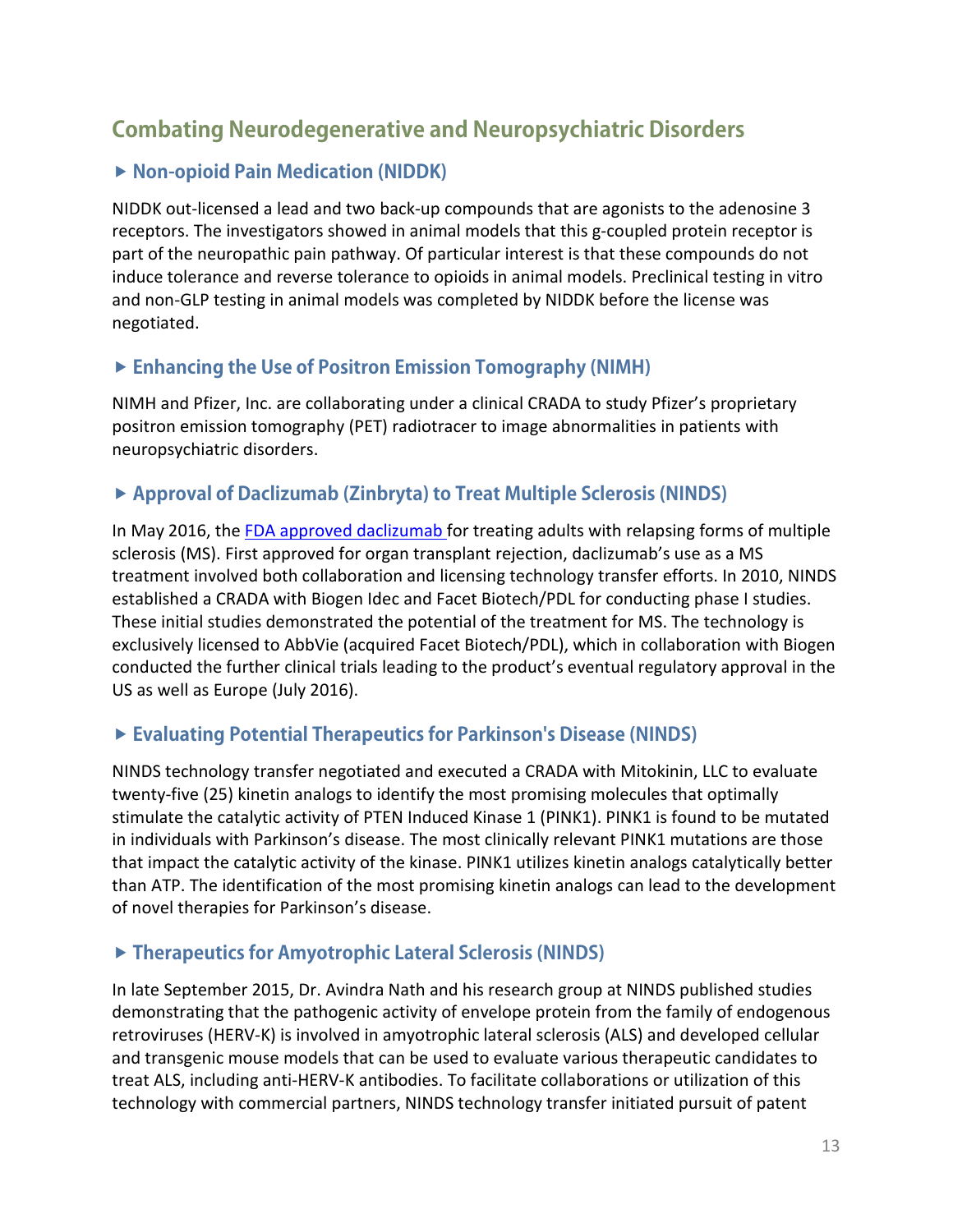protection for this technology prior to disclosure and has filed a Patent Cooperation Treaty (PCT) application in FY16.

This strategy proved effective as GeNeuro, a biopharmaceutical company developing new treatments for neurological disorders and autoimmune diseases, approached NINDS to discuss potential development novel therapeutic antibodies for the treatment of amyotrophic lateral sclerosis (ALS). NINDS negotiated a confidentiality disclosure agreement to facilitate discussions of a potential collaboration, and CRADA negotiations began in FY16. Under the CRADA (executed in FY17), GeNeuro will provide antibodies designed to block the activity of HERV-K envelope protein. These candidate antibodies will be tested in cellular and animal models of HERV-K associated ALS by the NINDS with the aim to achieve preclinical proof-of-concept of this novel therapeutic avenue addressing ALS pathogenesis. With this partnership, NINDS and GeNeuro aim to show that blocking the pathogenic HERV protein could lead to a novel ALS treatment and, in time, expand into novel treatments for additional neurological disorders.

# **Race Against Rare Diseases**

## **Treating Fibrodysplasia Ossificans Progressiva (FOP) (NCATS)**

The original CRADA between NCATS and Partners Healthcare envisioned the development of small molecule therapeutics for FOP, a debilitating rare disease that leaves the sufferers with increasing morbidity, disability and eventually death. The CRADA allowed Partners



to take the lead on patenting and licensing the CRADA inventions. As the project team made significant advances in identifying a lead drug candidate, a group of investors developed interest in the technology, and established a new company Keros that then secured an exclusive license to the patent estate. Further impressed by the ongoing collaboration between NCATS and Partners, Keros wanted to support the CRADA and join the group as an active lead optimization and development partner. Subsequently, Keros has invested heavily in the project, and is providing a set of useful synergistic studies and developmental efforts.

#### **Treating Pulmonary Alveolar Proteinosis (NCATS)**

In collaboration with Genzyme and NCATS, Dr. Bruce Trapnell of Cincinnati Children's Hospital Medical Center (CCHMC), began the approval process for Granulocyte-macrophage Colony-Stimulating Factor (GM-CSF) to treat the rare lung disease Pulmonary Alveolar Proteinosis (PAP). In collaboration with the NCATS Clinical Translational Science Award (CTSA) program, we were able to find the requisite funding for Phase1 clinical trials for using an inhaled version of GMCSF to treat PAP. The CTSA supplemental funding would support a limited safety study of the drug at two sites – CCHMC and University of California, Los Angeles (UCLA). The NCATS Office of Strategic Alliances (OSA) negotiated a Clinical Trial Agreement (CTA) that made this collaboration possible.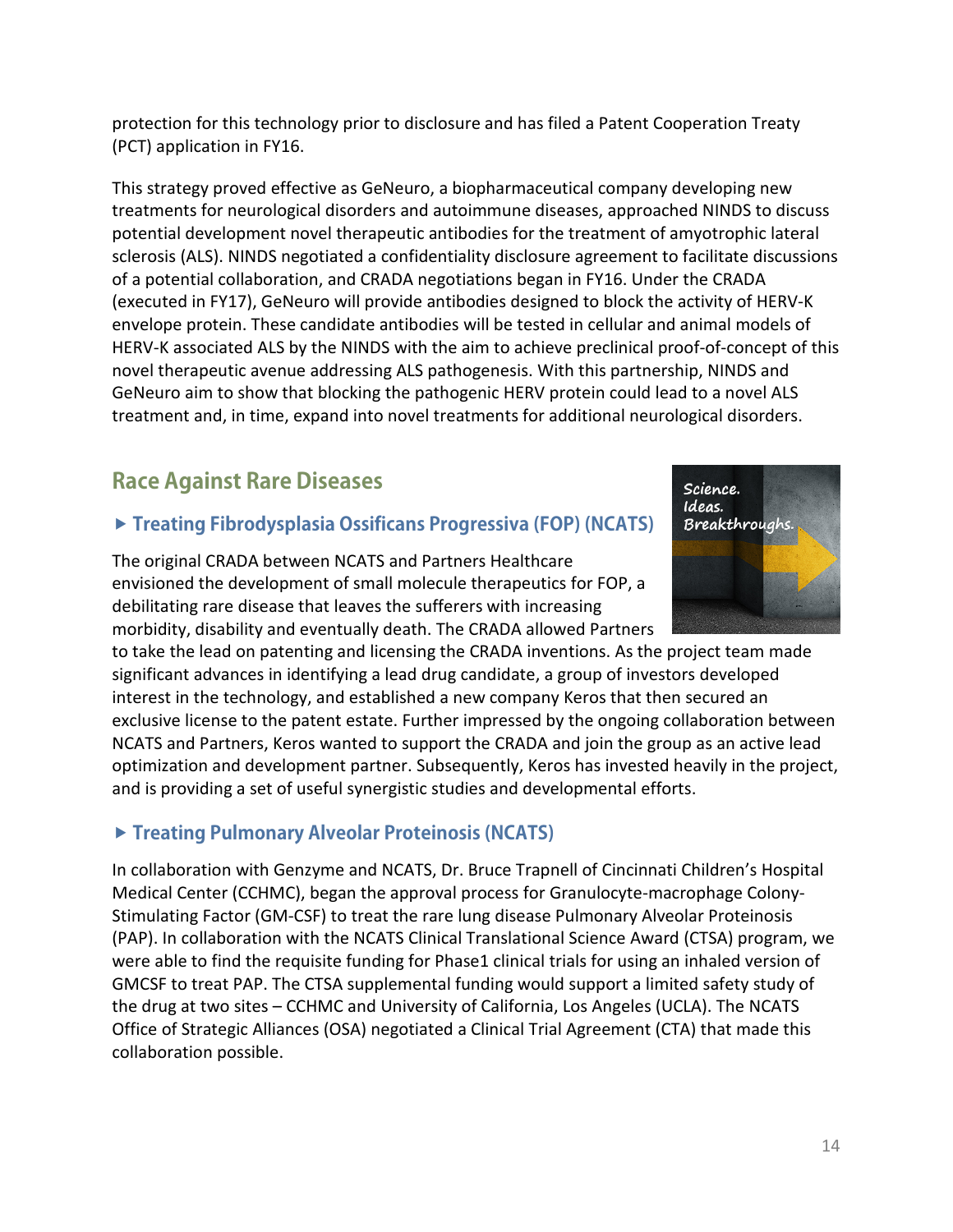#### **Slowing the Progression of Fuchs Dystrophy (NCATS)**

Fuchs Dystrophy is characterized by a loss of endothelial cells from the posterior cornea, leading to the loss of optical quality of the cornea, and impaired vision. The only treatment option for severe cases is transplantation of the cornea. Trefoil Therapeutics is developing an engineered form of fibroblast growth factor 1 (eFGF-1), which has been shown to stimulate the proliferation and migration of human corneal endothelial cells in vitro and has the potential to be regenerative in vivo. The CRADA between NCATS and Trefoil would allow the company to overcome a number of preclinical challenges including drug scale up, toxicology testing and the development of bio-analytical methods. Once the CRADA negotiations were negotiated, Trefoil successfully raised additional funds from private investors to get eFGF-1 to the next stage of drug development.

#### **Studying Waldenström Macroglobulinemia (NCI)**

A collaboration agreement with a French research institute will facilitate international studies on Waldenström Macroglobulinemia (WM), a rare lymphoproliferative disorder originating in B cells. No genes have been identified as contributing to WM susceptibility – despite promising genome-wide linkage analysis and candidate gene association studies. Negotiation of this complex collaboration agreement was complicated by the French institution requiring inclusion of unmodifiable European Union (EU) Data Protection Directive clauses. The National Cancer Institute's Technology Transfer Center (TTC) arrived at a solution to these problematic clauses by drafting language in the collaboration agreement to address the provisions in the EU Directive clauses. This approach was accepted by the outside institution, and may be useful for future data transfer agreement negotiations with EU institutions. As a result of this agreement, NCI was able to obtain genomic samples and associated data to understand and analyze the diagnostic, therapeutic, phenotypic and genotypic associations of this rare disorder. TTC's initiative to find a way to meet the needs of the parties resulted in: establishing a new framework for agreements with EU institutions, allowing NCI researchers access of needed samples and data, and contributing to the understanding of a rare disease.

#### **Collaborations to Fight Neimann-Pick Disease (NHGRI)**

The NHGRI entered into a Research Collaboration Agreement with the University of Pennsylvania for a project titled "Design and Testing in Animal Models of Adeno-Associated Virus (AAV) Gene Therapy Constructs to Treat Niemann-Pick Type C1 (NPC1)."

The NHGRI entered into a Research Collaboration Agreement with the California Institute of Technology for a project titled "Analysis of the Efficacy of Two AAV Serotypes in Gene Therapy," for Neimann Pick Disease Type C (NPC). With this partnership, NHGRI and CalTech aim to show that an AAV-based gene therapy approach may be feasible as a treatment for NPC, a rare genetic disorder for which there is no effective therapy.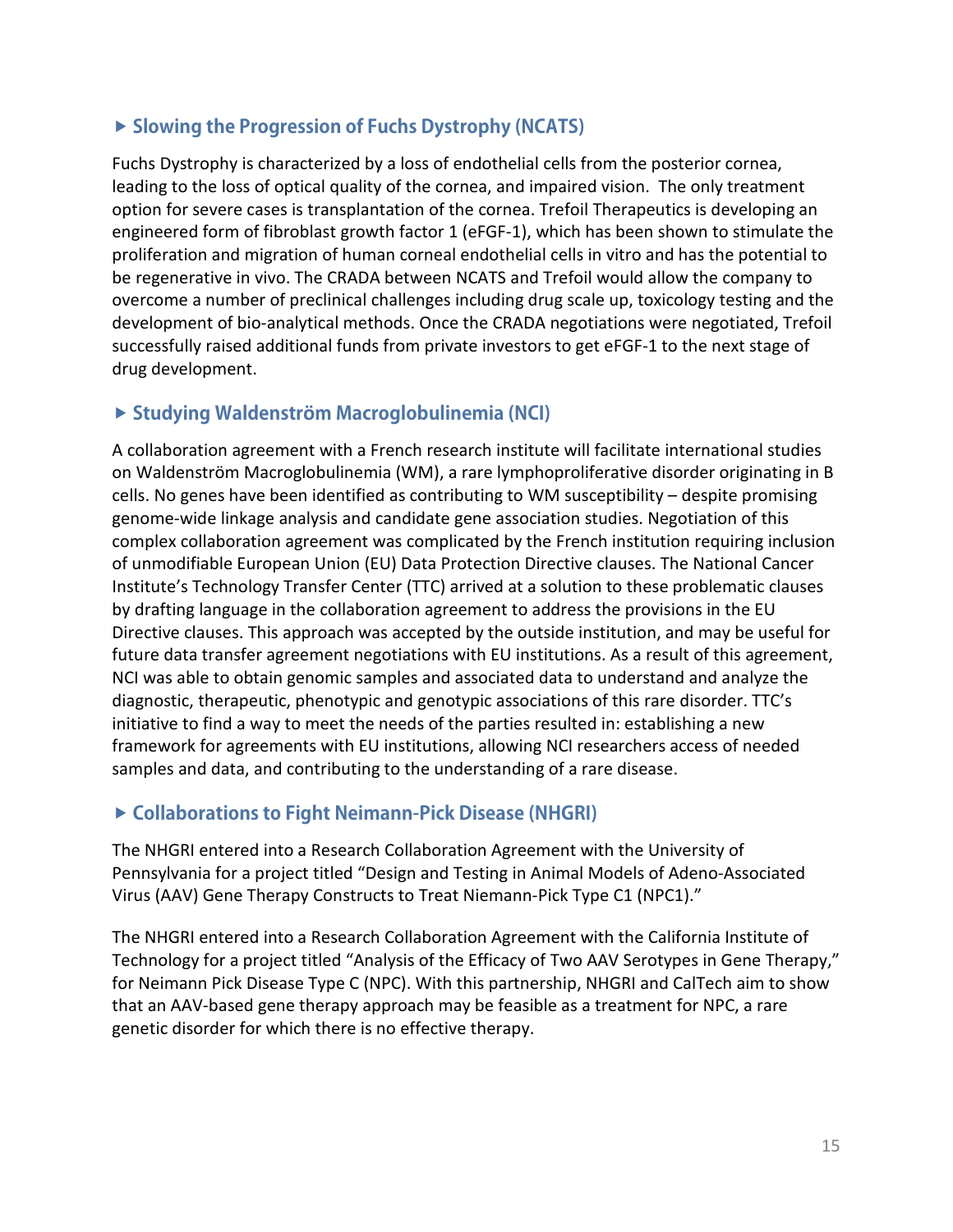# **Using Statistical Modeling to Understand UDP-N-acetylglucosamine 2 epimerase/N-acetylmannosamine (GNE) Myopathy (NHGRI)**

In April 2016, the NHGRI entered into a Research Collaboration Agreement with Berry Consultants, LLC to build statistical models for disease progression for GNE kinase myopathy. Utilization of this novel disease progression model will allow for more accurate tracking and monitoring of patients who are enrolled in both natural history and interventional drug clinical studies.

#### **Clinical Trial for Treatment for Cockayne Syndrome (NIA)**

A CRADA executed between NIA and Chromadex allowed for NIA to conduct a clinical trial to investigate the ability of ChromaDex's proprietary Nicotinamide Riboside ("NIAGENTM"), a form of Vitamin B3, to mitigate certain symptoms of Cockayne Syndrome in children. Cockayne Syndrome is a rare and fatal autosomal recessive neurodegenerative disorder characterized by growth failure, impaired development of the nervous system, photosensitivity, eye disorders and premature aging.

#### **Using Gene Therapy to Help Xerostomia Patients (NIDCR)**

Using a CRADA agreement, NIDCR partnered with MeiraGTx, LLC to investigate the use of gene therapy to restore saliva flow to radiation induced xerostomia patients. Transferred to the new partner under a second amendment was a NIDCR Orphan Drug Designation, which classified radiation induced xerostomia for the first time as a rare disease and identifying NIDCR's gene therapy vector as a potential therapeutic. This was the first time an Orphan Drug Designation was transferred through a CRADA mechanism at the NIH, which ensured continued development of the Orphan Drug for this rare disease as well as NIDCR participation in and oversight over the clinical trial.

#### **Successful Completion of Clinical Trial to Help Patients with Hypocalcemia (NIDCR)**

A clinical trial, funded through a CRADA agreement with NIDCR's partner Shire plc, was successfully completed. The trial objective was to determine the effects of NPSP795 on calciumsensing receptors in Autosomal Dominant Hypocalcemia patients. An abstract was published and a manuscript is in preparation.

#### **Towards a Cure for Dermatomyositis (NIEHS)**

Juvenile and adult dermatomyositis are inflammatory muscle diseases that can also have severe non-muscular complications. Calcinosis, which is the development of ectopic soft tissue calcification, is difficult to treat and can severely limit people to the point of becoming bed bound. There is no generally accepted method for assessing or monitoring changes in calcinosis.

A CRADA was executed in FY16 between NIEHS and Hope Pharmaceuticals of Scottsdale, Arizona, entitled "An Open-label Study of Sodium Thiosulfate for Treatment of Calcinosis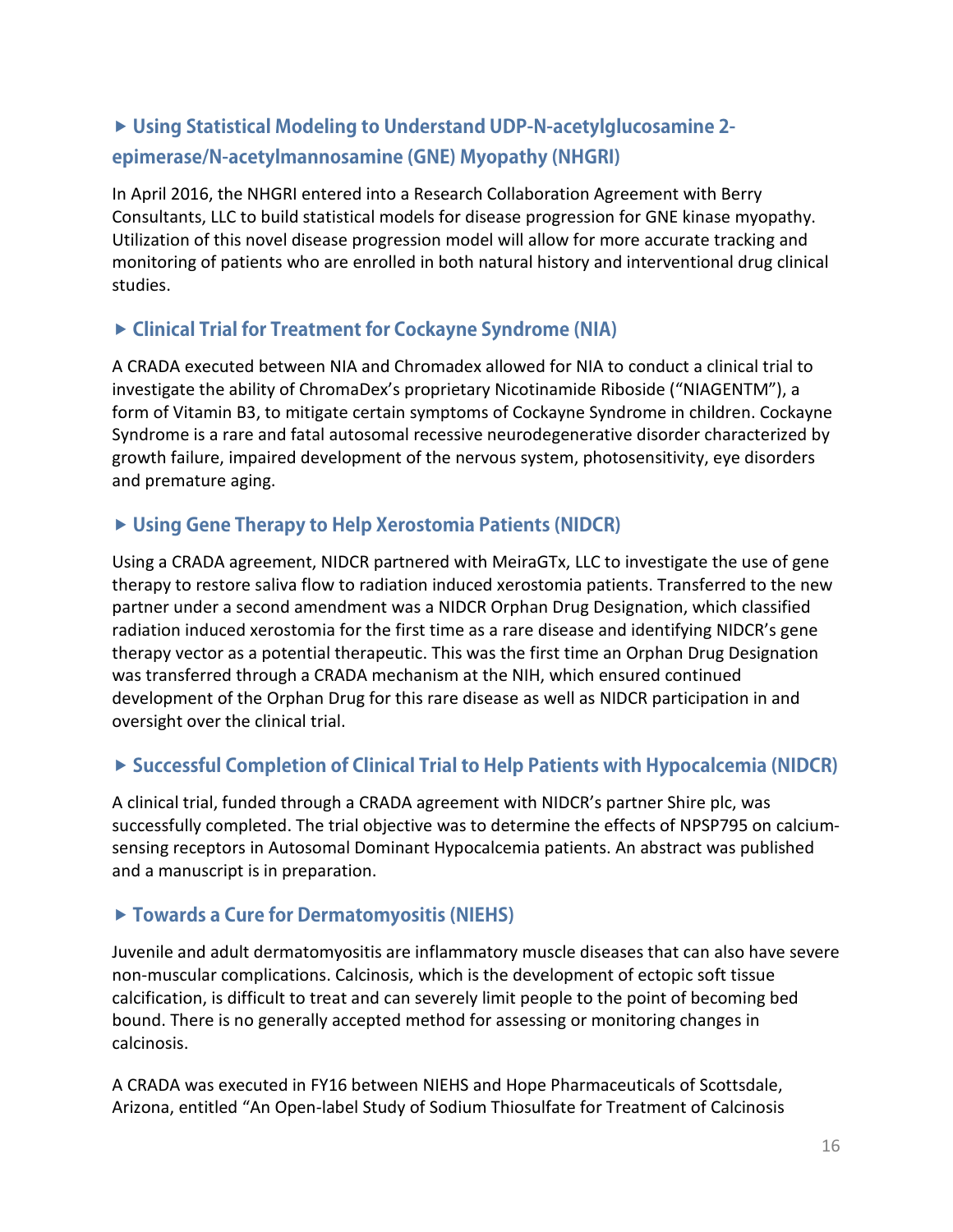Associated with Juvenile and Adult Dermatomyositis." Principal Investigator, Frederick Miller, MD, PhD, and staff clinician Adam Schiffenbauer, MD, seek to determine the efficacy of sodium thiosulfate in the treatment of adult and juvenile dermatomyositis patients with calcinosis and to establish an evaluation tool for changes in calcinosis. This CRADA supports the piloting of a new assessment tool based on patient response and incorporating novel imaging modalities.

# **Combating Cancer**

# **Development of Bromodomain and Extra-Terminal Inhibitors (NCATS)**



NCATS Office of Strategic Alliances (OSA) has successfully negotiated an exclusive license agreement with ConverGene for the rights to commercialize jointly developed small molecule Bromodomain and Extra-Terminal (BET) inhibitors that have a unique core structure as compared to other cancer therapeutics currently in clinical trials. Acute Myelogenous Leukemia (AML) is an orphan disease and about 20,000 new cases will be diagnosed in the U.S. in 2017. Treatment of patients with AML has changed little over the last two decades and currently, only 25% of adults with AML are expected to survive three or more years. Thus, new classes of targeted AML therapy that intervene on cancer-specific pathways are desperately needed to improve the quality of life and survival rate in this patient population. The first focus of ConverGene will be in the hematology oncology space followed by solid tumors. Via press release on the ConverGene website, ConverGene CEO Dr. Jeff Strovel commented, *"We are delighted to be working with NCATS and see a bright future for this compound in treating a variety of diseases for which patients currently have no treatment options."*

# **Development of Screening Methods for Cervical Pre-cancer in Low-Resource Settings (NCI)**

Multiple collaboration agreements negotiated in FY16 with external partners (for-profit and not-for-profit) will facilitate the development of low-cost human papillomavirus (HPV) screening and triage tools for the detection of cervical pre-cancer and human papillomavirus (HPV) management protocols for implementation in low-resource settings. Since persistent infections with HPV can lead to cervical carcinomas, the development of HPV vaccination and HPV testing is leading to major changes in cervical cancer prevention programs worldwide. These agreements involve NCI's Division of Cancer Epidemiology & Genetics and include the transfer of cervical specimens from large epidemiological studies.

#### **Working with American Cancer Society (NCI)**

An Omnibus Collaboration Agreement with the American Cancer Society (ACS) allows for the updating and consolidation of six previously executed agreements between American Cancer Society (ACS) and NCI's Division of Cancer Epidemiology and Genetics (DCEG). The projects under the Omnibus agreement continue ongoing Genome-Wide Association Studies (GWAS) in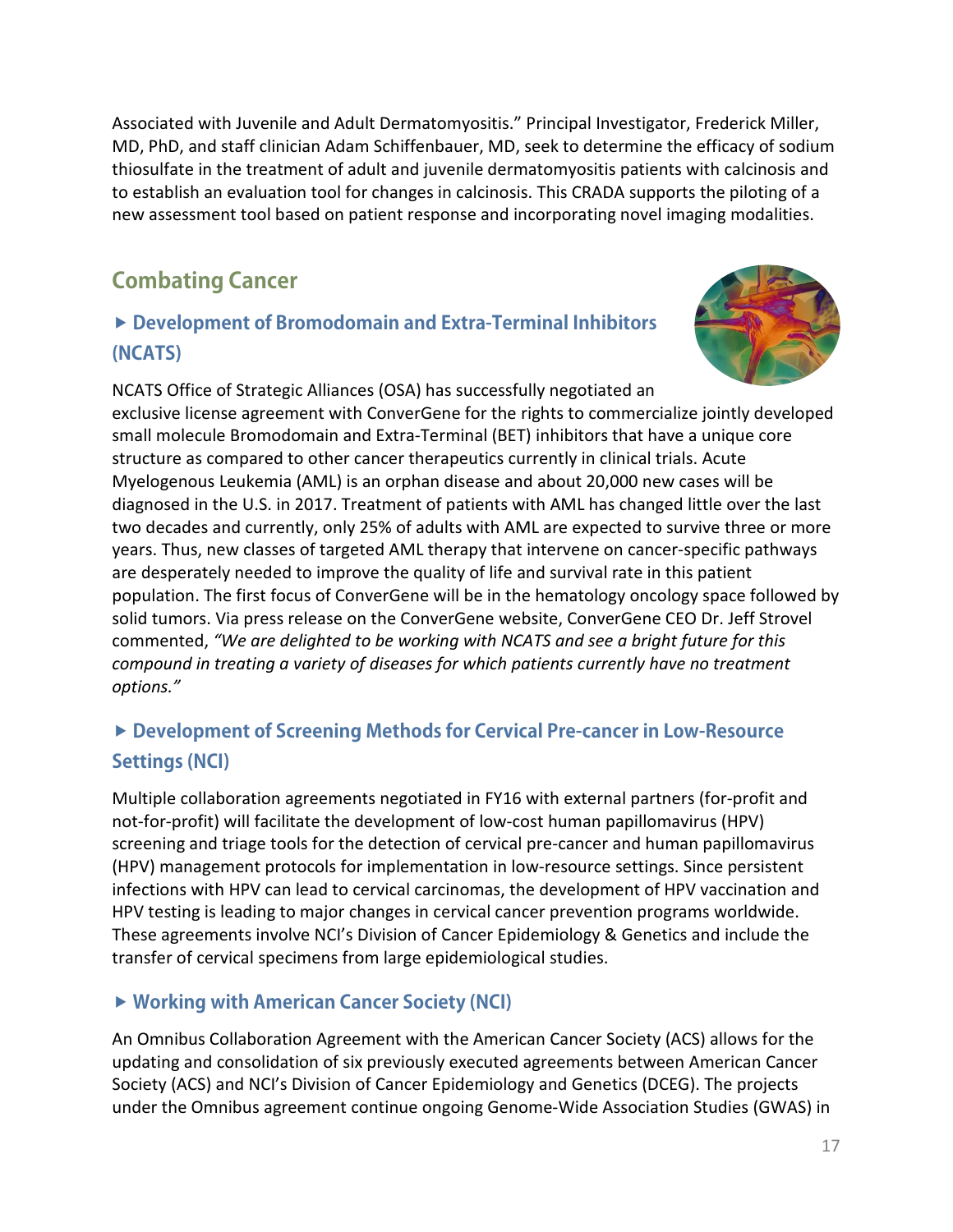various cancers – bladder, lung, kidney, glioma, non-Hodgkin lymphoma, pancreas, upper gastrointestinal, breast, prostate and detectable mosaicism. The agreement simplifies the tracking and documentation to facilitate ongoing studies of the role of germ-line genetic variation, including single nucleotide polymorphism (SNP) genotype and copy number variation (CNV) in the etiology of cancers and other diseases.

### **Preclinical and Clinical Studies Critical to Advance Immunotherapies (NCI)**

Immunotherapy is a type of cancer treatment that helps the immune system fight cancer. A series of CRADAs executed on behalf of NCI's Laboratory of Tumor Immunology and Biology (LTIB), are helping to advance combination studies that are critical to developing and improving the efficacy of immunotherapies. The CRADAs include:

- Clinical CRADA, "Evaluation of Altor Bioscience Corporation's Proprietary Interleukin-15 Superagonist ALT-803, IL-2 Fusion Protein ALT-801, and TxM Product Candidates"
- Clinical CRADA "The Use of NantBioScience, Inc.'s and its Affiliates' Proprietary Recombinant NK Cells and Monoclonal Antibodies in Monotherapy and in Combination Immunotherapies"
- Clinical CRADA "Evaluation of Syndax Pharmaceuticals Inc.'s Proprietary Entinostat (a Histone Deacetylase Inhibitor) and SNDX-6352 (an Anti-CSF-1R Monoclonal Antibody)"

Why are they significant?

- Under these CRADAs, each CRADA Collaborator's proprietary agents will be evaluated both as single agents and/or in combination therapies for the treatment of cancer in preclinical and clinical studies. The emerging data from the preclinical studies will guide the design of the clinical studies.
- These CRADAs are leading to multiple research collaborations between CCR Labs and Branches, specifically, the Laboratory of Tumor Immunology and Biology (LTIB), the Genitourinary Malignancies Branch (GMB), and the Urologic Oncology Branch (UOB).

#### **Using Nano-particles (NIDCD)**

Under a CRADA agreement, the Van Waes laboratory at NIDCD will work with a small company, miRecule, Inc., to evaluate proprietary nanoparticle-formulated mimetics with the hope of advancing novel microRNA replacement cancer treatments that mitigate intrinsic or acquired resistance that occur through the use of selective small molecule or biological therapies that target a single oncogene or pathway. This approach if successful would open up a whole new approach to treatment of a wide range of diseases and medical conditions.

#### **Startup to Work Exclusively on Cancer Pain Management (NIDCR)**

NIDCR's licensing partner Sorrento Therapeutics split off its resiniferatoxin (RTX) human therapeutics division to its current-majority owned subsidiary Scintilla Pharmaceutical, Inc. Scintilla's lead program is resiniferatoxin ("RTX") for the treatment of intractable cancer pain, licensed from NIDCR. Scintilla announced an acquisition of Semnur Pharmaceuticals, Inc. in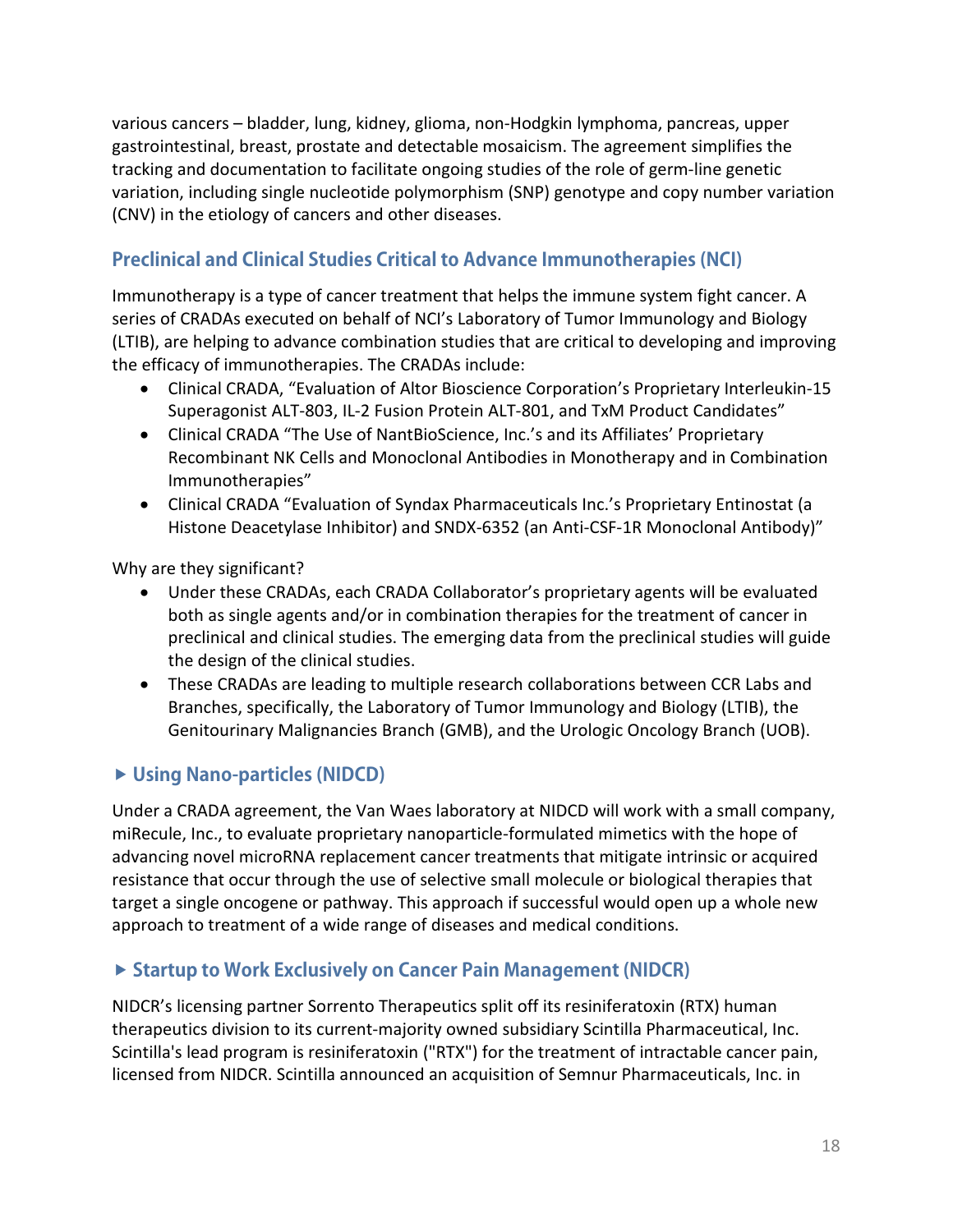FY2016. The acquisition will lead to operation of Scintilla as a stand-alone company focused on non-opiate pain treatment such as RTX.

#### **Development of Pipeline Software to Look for Tumor Signatures (NIEHS)**

Drs. Steven Roberts and Dmitry Gordenin from the NIEHS Chromosome Stability Group, along with Dr. Les Klimczak at Integrative Bioinformatics (NIEHS contractor) have created a userconfigurable, data processing pipeline which has been requested by several groups in the extramural community. Scaling and automating the analytical work performed by biologists is difficult and frequently unsuccessful because it most often involves very fragmented ad hoc operations in multiple poorly structured Excel files that do not lend themselves easily to standardization and automation. The APOBEC Pipeline Software represents a rare example of a successful migration from individual analytical operations developed step-by-step and bottomup by the biologists themselves in Excel to a fully automated "single-click" multistep pipeline operating on multiple large files and implemented in R. The pipeline performs analyses of sequence motifs in the vicinity of mutation calls collected in Mutation Annotation Format (MAF) files generated by Next Generation Sequencing (exome or whole genome) projects and, while it could be generalized to any type of mutation in any type of data, it focuses on detecting the overrepresentation of the APOBEC signature in tumor samples. The operations were developed bottom-up by the biologists in Excel and were later generalized and scaled up in R scripts corresponding to the individual steps and coordinated by a controller script written in R as well. This required a disciplined focus on standardizing the data sets and operations that is rarely achievable in a biological lab. In addition to a number of simple parameters that can be provided to the pipeline using a GUI interface or configuration files, there are several complex modifications that have been designed to be defined by the biologists and to be easily "pluggable" as code modules without major rewriting of the scripts. The application of the pipeline to detecting the overrepresentation of the APOBEC signature in various tumors has been published (Nature Genetics: 45, 970-976, 2013). The developers are currently collaborating with several cancer consortia to include the pipeline results in their analyses and are working with the bioinformatics group of the Broad Institute to incorporate the pipeline into their Firehose platform. Simple Letter Agreements have been negotiated with Beijing Institute of Genomics at the Chinese Academy of Sciences, the Institute for Systems Biology at the University of Washington, the University of Minnesota, The University of California-San Francisco, University of North Carolina-Chapel Hill, and the National Cancer Institute.

# **Immune Function Disorders**

#### **Marching Against Diabetes and Other Immune Function Disorders (NHGRI)**

The NHGRI entered into a Research Collaboration Agreement with Exosome Diagnostics, Inc. to identify pharmacoepigenetic signals of diabetes and obesity drugs by profiling changes in circulating nucleic acid. Being able to easily and quickly identify people who are, for example, either responding well or not responding well to standard drugs using a simple, non-invasive biomarker test (analysis is of exosomal RNA from a blood or urine sample) should allow these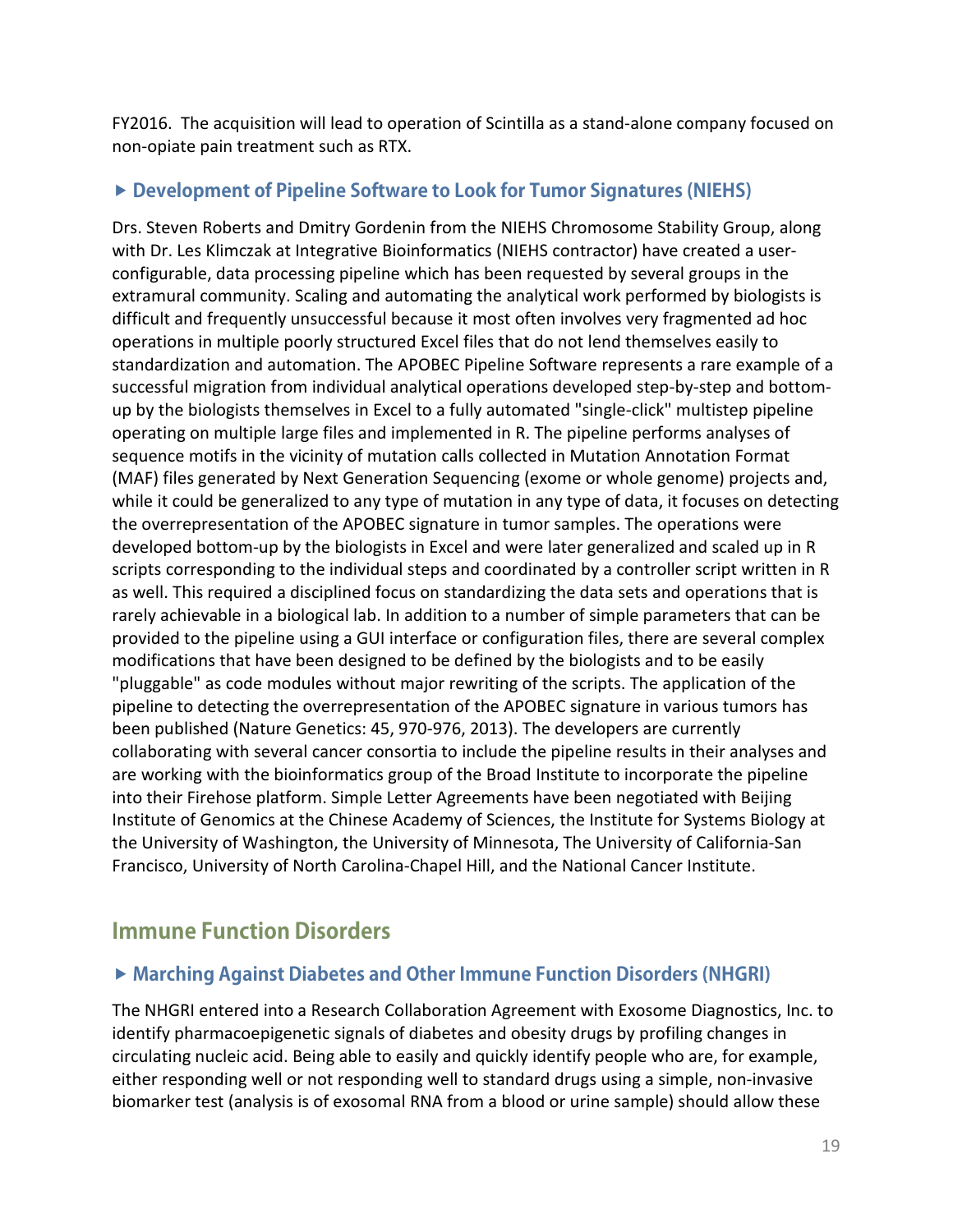individuals and their physicians to take various active steps to avoid that predicted future negative health outcome.

NHGRI also entered into two other Collaborative Research Agreements involving immune function disorders. The first was with Gilead Sciences, Inc. for a project titled "Reverse Transcriptase Inhibitors in Aicardi Goutières Syndrome (AGS)." Currently there is no treatment for AGS and this drug repurposing study aims to test two FDA-approved drugs to treat HIV in patients with this rare genetic disease. The second was with Merck Sharp & Dohme Corp. to identify and validate genes involved in immune function and regulations through next generation sequencing.

# **Advancing the Understanding of Rheumatoid Arthritis and Inflammatory Bowel Disease (NIAMS)**

Dr. Richard Siegel's Laboratory at NIAMS is collaborating with MedImmune to assay and quantify expression levels and anatomical distribution of TNF-like ligand 1A to study ways of blocking its interactions with its receptor, DR3. This research aims to provide an increased understanding of an important inflammatory pathway associated with rheumatoid arthritis and inflammatory bowel disease that could potentially be targeted therapeutically.

# **Health Technologies**

#### **Development of Tissue- and Organ-on-a-Chip Platform (NCATS)**

NCATS Office of Strategic Alliances (OSA) developed and negotiated a custom Memorandum of Understanding (MOU) with the Center for the Advancement of Science in Space (CASIS) on its Tissue Chips in Space initiative. Through this initiative, NCATS and CASIS will collaborate to refine tissue- and organ-on-chip platforms for on-flight experiments at the International Space Station U.S. National Laboratory so that scientists can better understand diseases and translate those findings to improve human health on Earth.

#### **Transferring New Software Technology to Non-profits and Industry (NCI)**

NCI TTC developed a new Software Transfer Agreement (STA) that will allow non-profit researchers access to a research tool developed by Choonsik Lee, Ph.D., NCI Division of Cancer Epidemiology and Genetics, Radiation Epidemiology Branch. The National Cancer Institute dosimetry system for Computed Tomography (NCICT) is a novel computer program with graphical user interface (GUI) that can interactively estimate radiation dose to the organs of patients undergoing computed tomography (CT) examinations. Although CT provides great benefits to patients, there are concerns about the potential risk of radiation exposure to pediatric patients who are more sensitive. In order to estimate risks and make an informed decision in clinical practice, better understanding of the magnitude of radiation doses delivered to patients during CT examinations is crucial.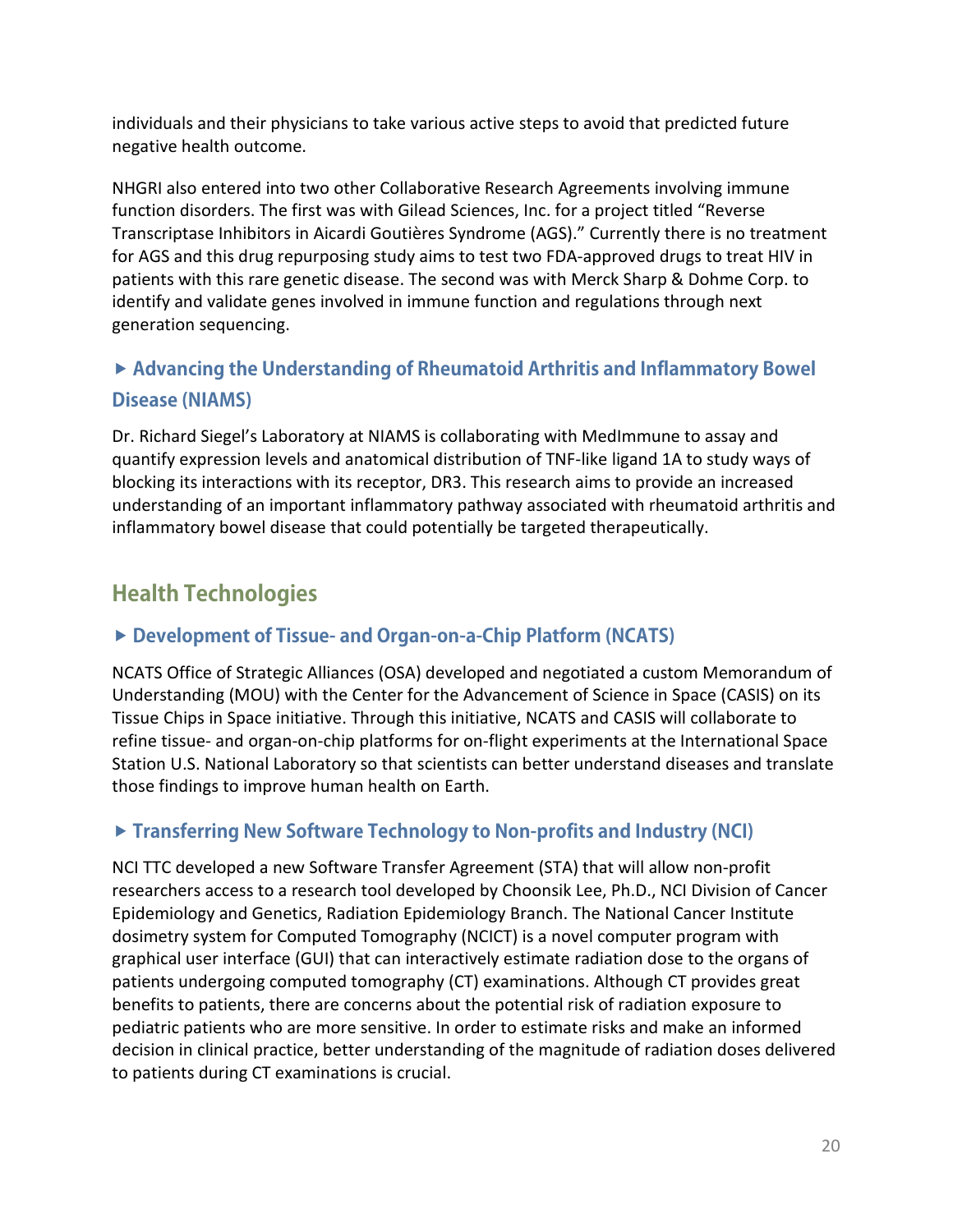With input from NCI TTC, Lee developed a website that will provide non-profit investigators access to the NCICT program following execution of the newly developed STA. TTC is also consulting with Lee on expanding the technology to include a NCI dosimetry system for Nuclear Medicine (NCINM) and NCI dosimetry system for X-Ray (NCIXR). It is anticipated that this growing suite of computer programs will be available via the website and STA. To date, 19 STAs have been executed between NCI and research organizations worldwide for NCICT. In addition, a non-exclusive license was executed with a for-profit company for this technology.

## **Using Technology to Improve Personalized Medicine and Informed Consents (NHGRI)**

The NHGRI entered into a Research Collaboration Agreement with Public Democracy America for a project titled "Functionalities of Informed Consent Interface," to develop and test a multimedia interface/platform to perform and study informed consent process.

The NHGRI entered into a Research Collaboration Agreement with Samuel Merritt University for a project titled "Personalized Medicine Decision Making in a Virtual Clinical Setting."

#### **Development of Mobile Health Technology (NIDA)**

The execution of multiple agreements for NIDA is facilitating meetings with several companies to discuss the development of NIDA's mobile health technology for monitoring and predicting a user's psychological status and for delivery of an automated drug overdose intervention when needed. This smartphone technology monitors the user's location and asks questions about psychological status throughout the day. The mobile data are combined with geospatial risk maps to quantify exposure to risk and predict a future psychological state. The future predictions are used to warn the user when he or she is at especially high risk of experiencing a negative event that might lead to an unwanted outcome (e.g., lapse to drug use in a recovering addict).

#### **The Whole Animal Feeding Flat (NIDDK)**

Hours of time are spent monitoring the food, water and cage conditions of laboratory mice. An innovative system was built from NIDDK designed parts that were 3-D printed and combined with commercially available parts plus open-source software that allows remote monitoring and food consumption. This technology was not patented, rather a bill of materials has been packaged with assembly instruction for free download from the Investigator's NIDDK webpage.

*Drosophila melanogaster,* commonly called fruit flies, are often used in genetic studies and may be a suitable replacement of laboratory animals for some drug or chemical toxicity studies. The flies are small and hard to manipulate. An NIDDK biologist-engineer tackled the problem and developed the Whole Animal Feeding Flat (WAFFL), a 96-well system for housing and feeding 96 fruit flies. Each well can contain a different chemical or the wells can present a gradient of exposures to a single chemical. The housing tray, below, sits on the plate containing the wells of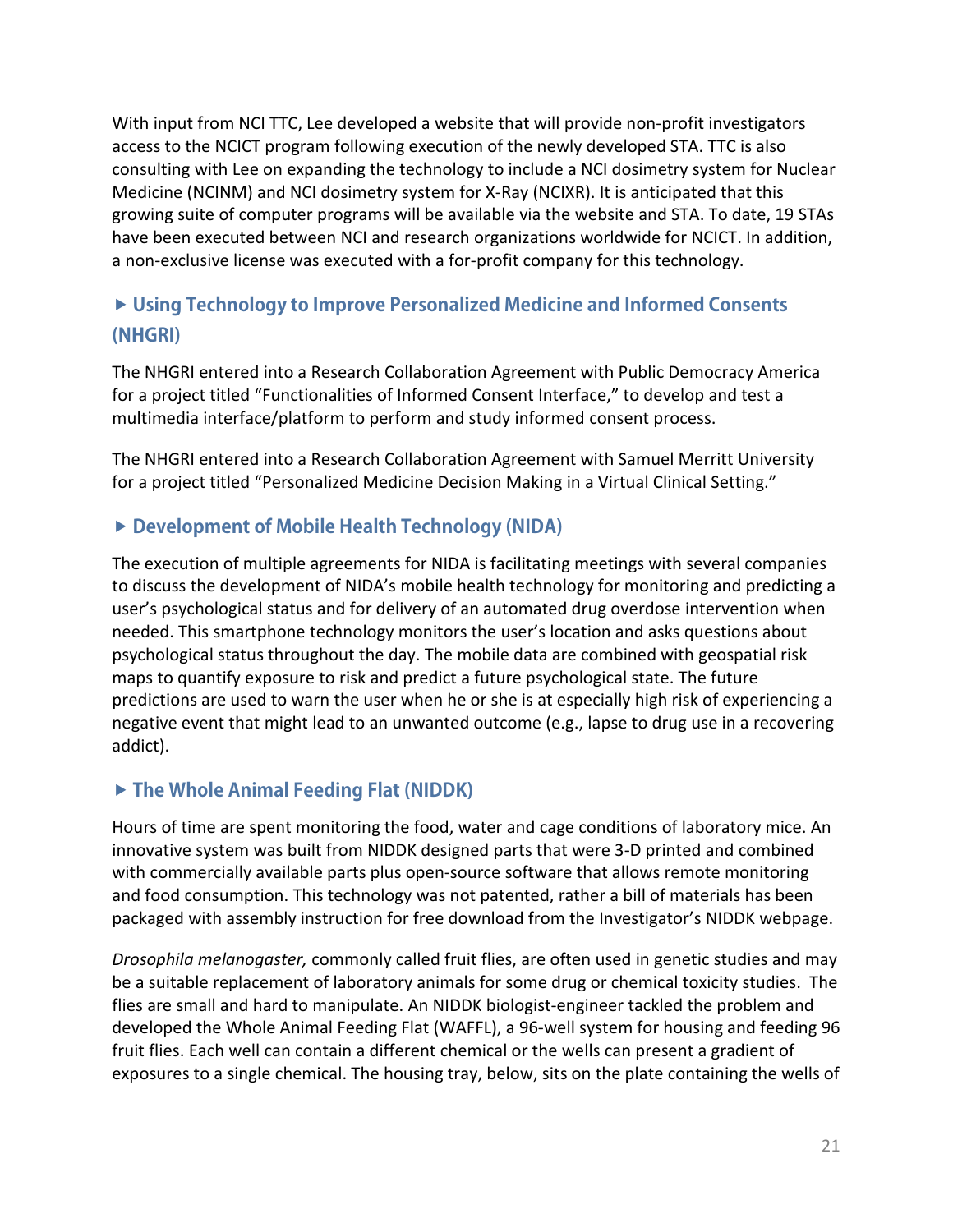treatment. The food plus test compound comes into the bottom of the tray through the tiny holes so the fly can feed but not get wet. An image of the WAFFL feeder plate appears below.



# **Collaborations**

#### **Managing the Ketamine Patent and License Portfolio (NCATS/NIA/NIMH)**

This past year, the NCATS Office of Strategic Alliances (OSA) took the lead in developing a Memorandum of Understanding (MOU) between the National Institute on Aging (NIA), the National Institute on Mental Health (NIMH) and the National Center for Advancing Translational Sciences (NCATS), for the development of 2R, 6R-hydroxynorketamine as a therapeutic and filed several patent applications claiming this technology. Since NIA, NIMH and NCATS have contributed to the development of 2R, 6R-hydroxynorketamine as a therapeutic for major depressive disorder, treatment-resistant depressive disorder and suicide ideation, it was critical to develop an agreement on how the technology would be developed at the ICs and which IC would have the lead on negotiations for all the involved NIH ICs. This technology also was codeveloped with other outside institutions. NCATS took the lead in advertising the technologies and as a result of these efforts, several companies expressed interest in licensing some of these technologies.

Additionally, NCATS completed multiple Material Transfer Agreements (MTAs) for the compounds which allowed distribution of the material to promote research. In an effort to alleviate processing research use MTAs of the material, NCATS negotiated and executed a nonexclusive license with Tocris Bioscience in the U.K., in accordance with an MOU with two other ICs (NIA, NIMH). This will allow Tocris to distribute ketamine related materials to the research community.

#### **Clinical Trial to Combat Age-Associated Macular Degeneration (NCI/NEI)**

NCI TTC's Competitive Service Center continued to provide technology transfer support for a multi-year project for NEI that aims to perform the first clinical trial of human induced pluripotent stem cell (iPSC)-derived retinal pigment epithelium (RPE) transplants as potential therapeutics for age-associated macular degeneration (AMD). AMD is a leading cause of vision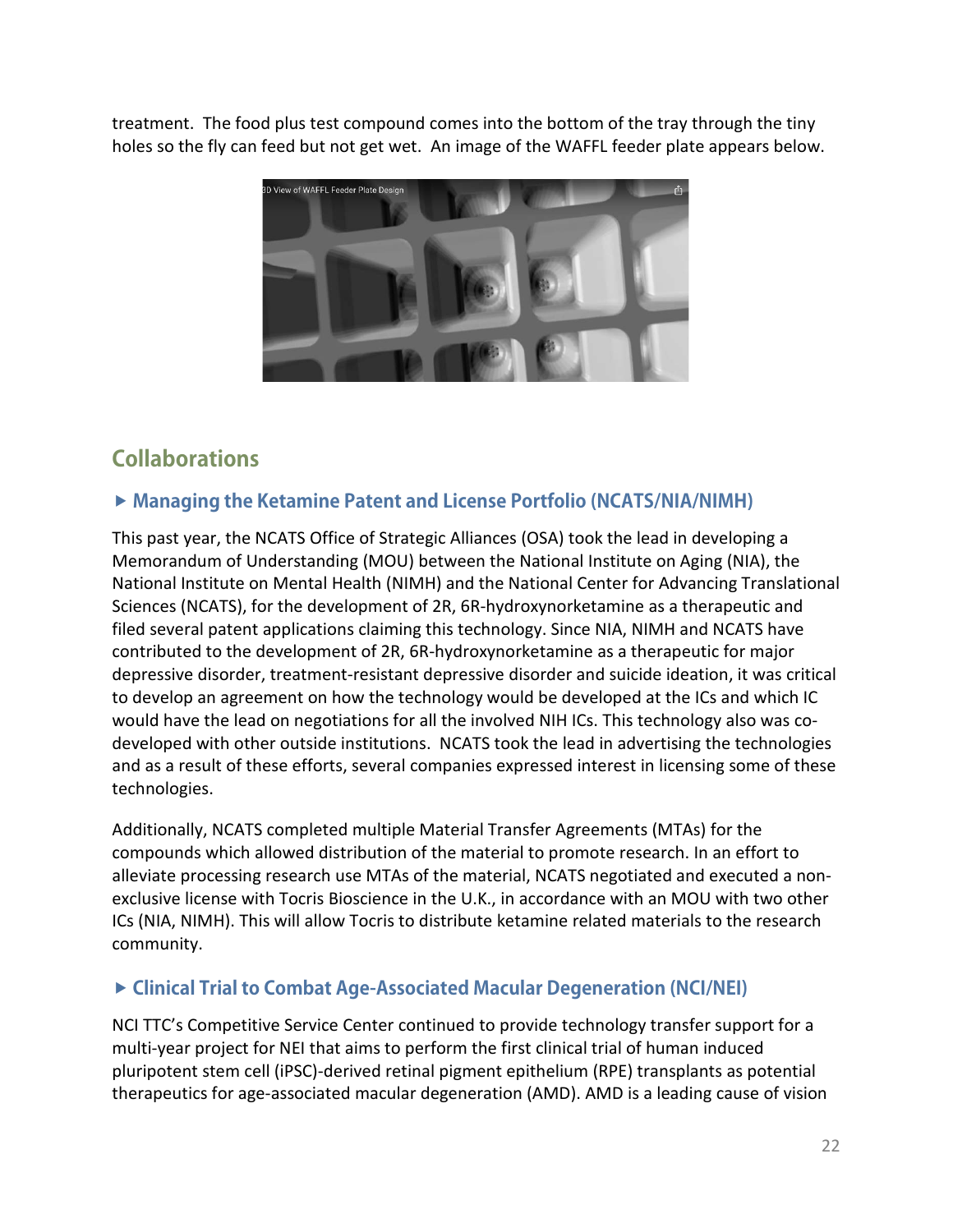loss among elderly in the United States. This comprehensive project involves a number of interactions and collaborations with outside parties regarding various aspects of the INDenabling studies. Multiple agreements supporting this project were executed in FY16 including eight CDAs, eight MTAs, three CRADAs, and invention reports. Under one of the CRADAs, NEI is working with a commercial entity on preclinical studies to advance clinical-grade iPSC-derived RPE cell products for treating retinal degenerative disease, in particular AMD. Under this CRADA, the Collaborator will provide funding over three years to offset the costs incurred by NEI.

#### **Reducing Animal Testing in Toxicology Studies (NIEHS)**

The National Toxicology Program (NTP) at the NIHES, as part of the US Toxicology in the 21st Century (Tox21) initiative, participated in the initiation of collaborative activities with the EU-ToxRisk project. The collaboration is an effort to reduce the use of animals and achieve more efficient chemical safety assessments. A total of 28 representatives from both projects gathered in a workshop held in Mainz (Germany) on the 12th-14th September 2016 to initiate collaboration across areas of mutual interest within the field of risk assessment. The following areas were agreed upon for areas of mutual practical cooperation.

- Develop practices of cross-consortium data sharing with particular emphasis on the ongoing EU-ToxRisk case studies
- Develop core methodology in read-across and the application of high-throughput transcriptomics for safety assessment
- Create synergies across overlapping chemical subsets
- Utilize ongoing developments of in vitro tissue models and computer-based predictions of drug concentrations for risk assessment
- Develop joint case studies focused on innovations in the application of alternative approaches

In one of the first partnerships, Richard Paules (NIEHS NTP) entered into a collaboration with Dr. Bob van de Water, at the University of Leiden and Principal Investigator for the EU-ToxRisk program, with a Data Transfer Agreement to jointly analyze data produced from gene expression analysis of 50 unique human liver cell cultures exposed to chemicals representing four major mechanisms implicated in injury processes. This study will better define cellular responses to changes in theses pathways and will investigate inter-individual variations in those responses.

#### ▶ **Neuroscience Collaboration** (NIMH/NINDS)

Implemented a Technology Transfer Core group consisting of NIMH and NINDS technology transfer staff designed to take advantage of the common neuroscience underpinnings that form the foundation of each IC. Among the key accomplishments of 2016 were working to establish, implement, and improve an integrated technology transfer database that captures information about negotiated agreements to facilitate the coordinated efforts between the ICs. Additional accomplishments of the group include: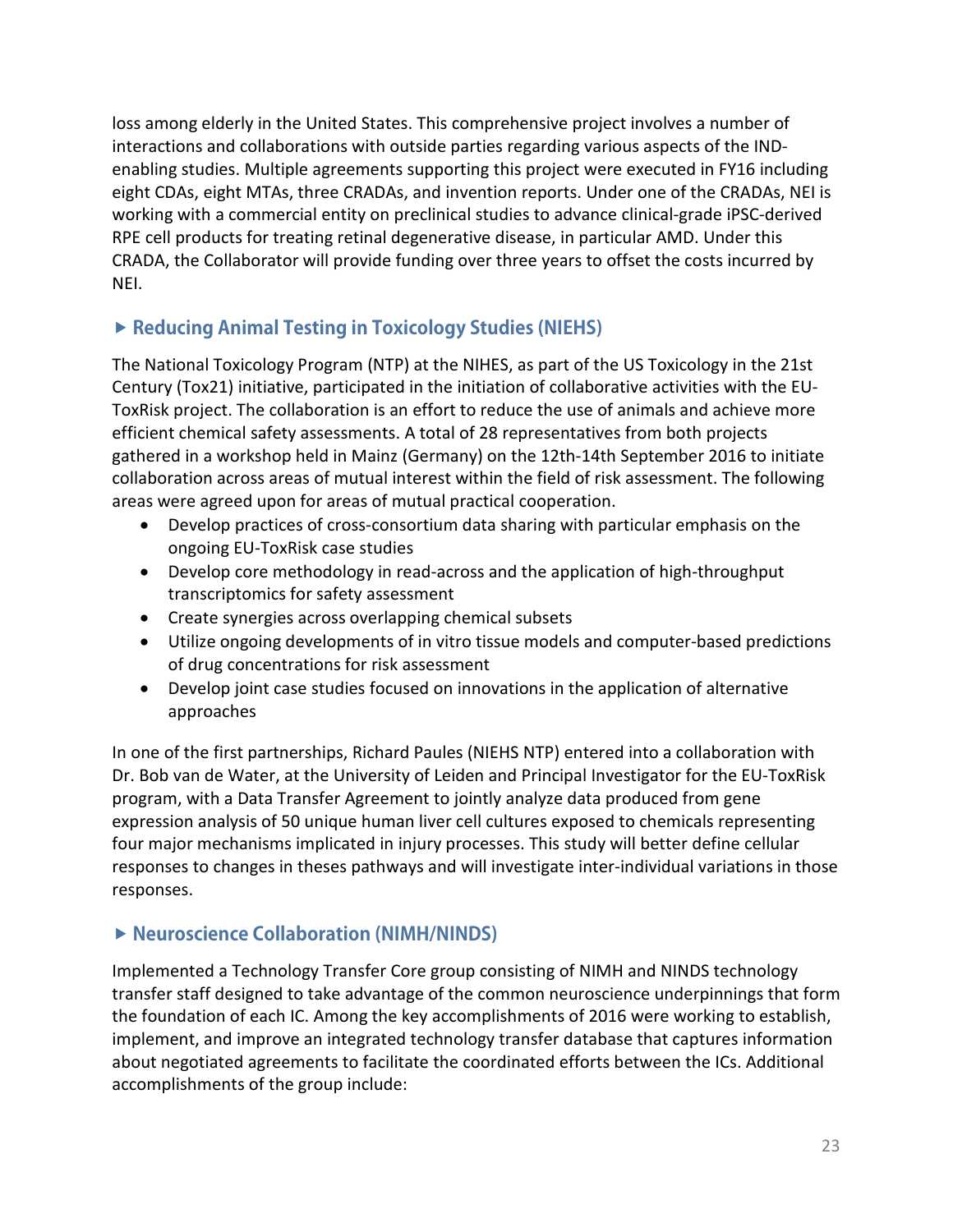- Establishing the framework for a Technology Assessment Group comprised of NIMH/NINDS investigators to assist technology transfer staff in the review of technologies at various stages of the patent process.
- Establishing the framework for a one-day neuroscience collaboration seminar designed to facilitate partnerships between industry, academic, and government organizations. The seminar will feature NIMH and NINDS technologies available for licensing/collaboration, scientific presentations, poster sessions, and networking opportunities.
- Establishing the framework for developing a new Technology Transfer Core Group website.
- Streamlining the agreement negotiation process by establishing standardized templates between the ICs and drafting Standard Operating Procedures for the various agreement types.

# **New Technology Transfer Strategies Move Science Forward**



## **Launch of New Online Tool Streamlines NIH CRADA Process (Multiple)**

In 2013, with seed money from the NCI and the Centers for Disease control (CDC), a project team comprised of staff from the National Institutes of Health (NIH), the Centers for Disease Control (CDC), and the Federal Drug Administration (FDA) worked with a Center for Biomedical Informatics & Information Technology (CBIIT) contractor to create an online, automated agreement builder that allows technology transfer staff to create custom draft agreements tailored to the specific needs of the collaboration. At the same time, a working group refreshed the template CRADA language with more clearly stated, concise language, which in turn is used to populate the CRADA Builder system. As a result of this enterprise effort, CRADA Builder was launched in September 2015.

As of early February 2017, the NIH CRADA Subcommittee has approved six (6) CRADAs generated from CRADA Builder, as submitted by three institutes. The tech transfer specialists who have used the tool report it to be more efficient than beginning a CRADA with a model template and expressed that having a customized draft agreement streamlines negotiations. CRADA Builder saves the specialist time, provides a standardized method of building a CRADA, and minimizes problems with version control.

CRADA Builder is currently available for use by specialists at the NIH, FDA and CDC. The NCI shared the code with the National Institute of Standards and Technology (NIST). NIST, via its contractor, is developing an improved version of the tool for use by the Federal Laboratory Consortium on a secure platform that will be made available to other Federal agencies.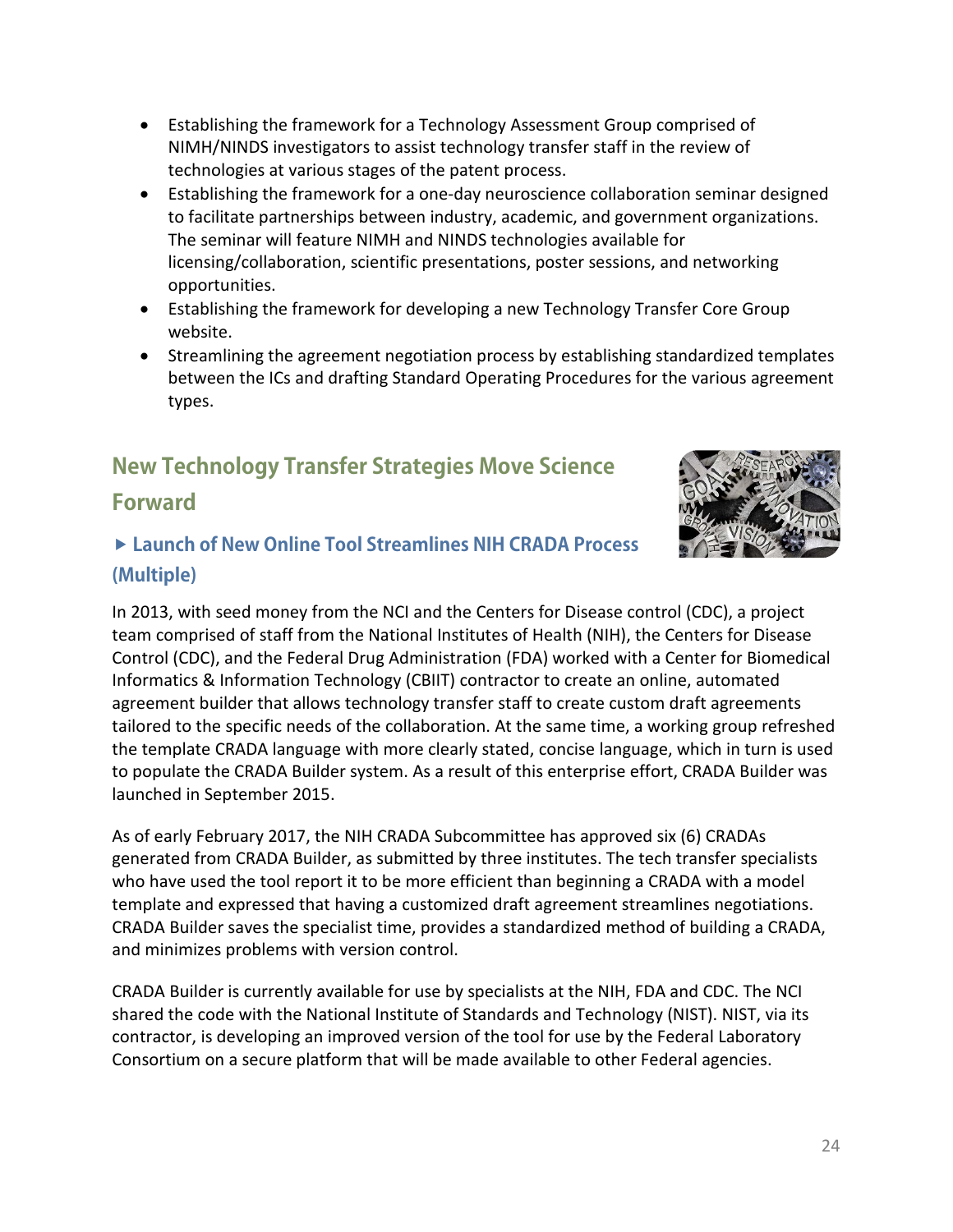#### **MTA Template for the NCATS CANVASS Program**

NCATS Office of Strategic Alliances (OSA) drafted a unique Material Transfer Agreement (MTA) template for use in the Pilot CANVASS program. This MTA has facilitated NCATS' ability to screen over 1,500 natural products against more than 30 biological assays. The resultant biological footprint data will be shared back with the original providers. The hope is that data and information generated will be further shared and will help the research community about novel and unknown uses for these natural products and lead to new discoveries. Over 50 agreements were executed using this custom MTA template.

# **Facilitating the Helicobacter pylori Genome Project May Result in New Way to Provide Early Cancer Diagnosis (NCI)**

*Helicobacter pylori* (*H. pylori*), a Gram-negative bacterium associated with a spectrum of benign and malignant gastric conditions, is one of the most genetically variable pathogens. Variations in a few genes have been associated with risk of inflammation and carcinogenesis, the process by which normal cells are transformed into cancer cells, but no systematic study has evaluated the entire bacterial genome. NCI investigators devised a multi-country study to establish and analyze an informative, international collection of *H. pylori* clinical isolates from residents of defined geographic areas. Molecular characterization will be conducted at the Frederick National Laboratory for Cancer Research (FNLCR). Findings from this study may help to characterize the differential virulence among *H. pylori* isolates and suggest predictive biomarkers for early diagnosis of cancer. The bacterial isolates and databases from this study will also provide a foundation for further elucidation of *H. pylori* pathogenesis.

NCI's TTC developed an MTA specifically for incoming human materials for the new *Helicobacter pylori* Genome Project (HpGP). Lead by researchers from NCI's Division of Cancer Epidemiology and Genetics, Infections and Immunoepidemiology Branch. The MTA allows NCI to: (1) receive human specimens from around the world, (2) perform molecular characterization, (3) establish a resource repository of multi-dimensional data and wellcharacterized *H. pylori* strains for utilization by the scientific community, and (4) further transfer human specimens to other researchers to promote collaborative research projects. To date, nine MTAs have been executed for receipt of human specimens for the HpGP.

## **Access to Experimental Models from NICHD's Zebrafish Program Furthers Study of Basic Biological and Human Disease Mechanisms**

Specific types of zebrafish have been developed for researchers to use as experimental models for studying basic biology and human diseases mechanisms. NICHD considers it a high priority to make its zebrafish experimental models available to researchers studying basic biology and human disease mechanisms. In FY16, 18 technology transfer agreements were executed providing zebrafish models to researchers around the world. This includes a collaboration between NICHD and a local research hospital to provide access to NICHD's Zebrafish Core for a major screening project to identify putative therapeutic candidates for mitigating human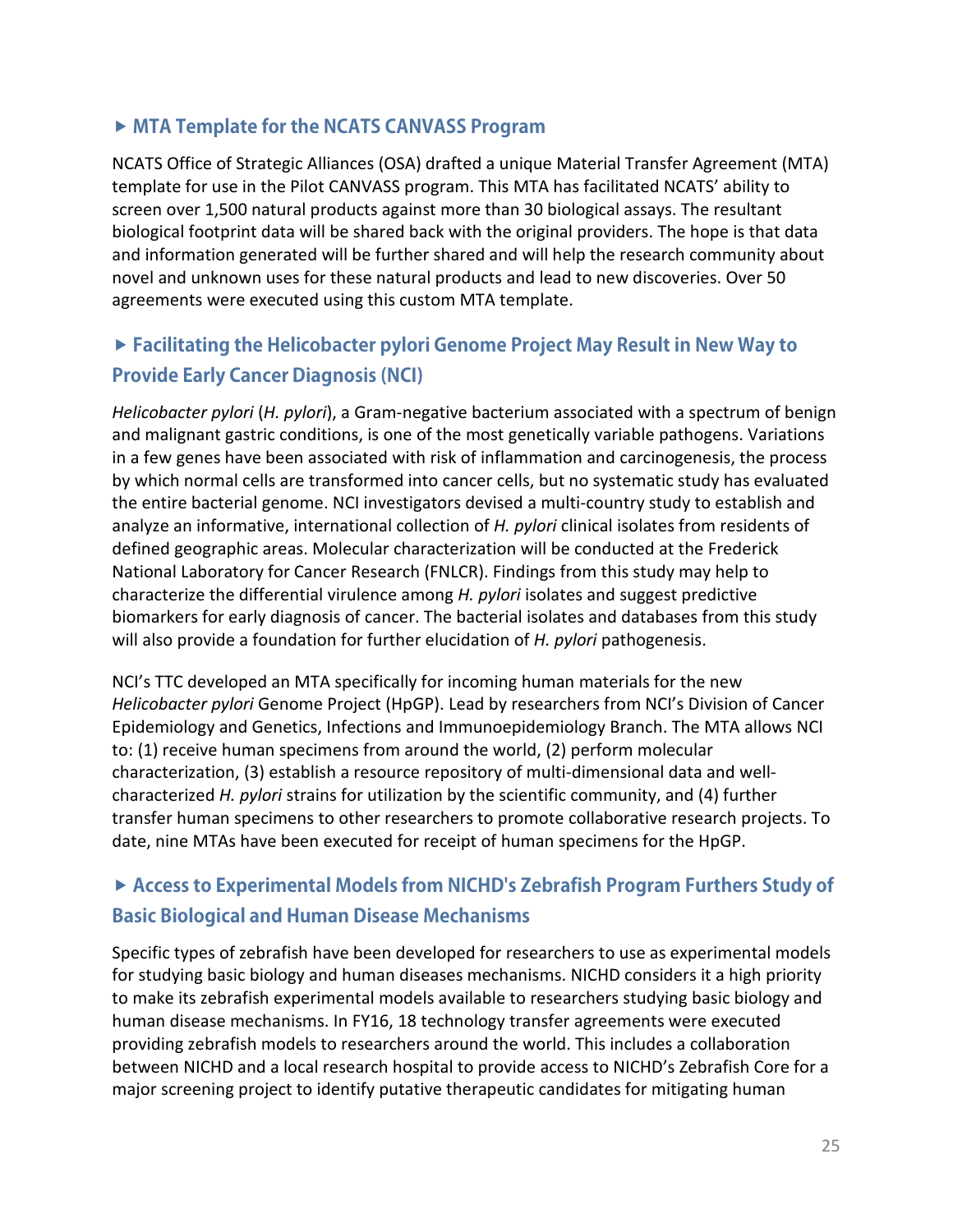hyperammonemia, a metabolic disturbance characterized by an excess of ammonia in the blood. In addition, a master deposit agreement with the Zebrafish International Resource Center is allowing for NICHD researchers to deposit published zebrafish models for distribution.

### **Human Brain Collection Core (NIMH)**

NIMH modified the existing MTA template for the Human Brain Collection Core to streamline programmatic operations. This new MTA template contains monitoring and annual reporting provisions to more effectively capture metrics and distribution language that minimizes the burden associated with recipients' transfer of materials to other research organizations.

## **Streamlining Availability of Plasmids (NINDS)**

NINDS TTO has streamlined the process by which its researchers obtain materials from a major plasmid repository by pre-approving transfers associated with established terms and conditions known to be acceptable. Previously, the technology transfer office confirmed the accuracy of orders with researchers prior to approving the associated agreement, which was manually accomplished through the repository's website. These two steps introduced a variable delay into the overall process. After consulting with and receiving concurrence from NINDS researchers responsible for a majority of repository orders, these steps were eliminated. Utilizing the new process resulted in a time savings for technology transfer staff of near a week in a four-month trial, faster receipt of the reagents by the scientists, and zero incorrectly processed orders. NINDS TTO provides the researchers with bi-annual reminders of the terms and conditions of the pre-approved agreements.

# **Proactive Approaches to Facilitate External Partnerships and Invention Commercialization**

#### **Nanotechnology Startup Challenge Winners Announced (NCI)**



The NCI partnered with the Center for Advancing Innovation (CAI) to launch the Nanotechnology Startup Challenge in Cancer or NSC2. The Challenge was centered on commercially viable, nanotechnology cancer-related inventions conceived by the NCI. Once accepted into the Challenge, international teams

competed by selecting one of these intramural inventions, and creating a business plan to launch a startup. Alternatively, teams could elect to bring other commercially viable, nanotechnology cancer-related inventions into the challenge that are not from NCI. The primary goal was to stimulate the creation of start-up businesses to advance development and commercialization of these nanotechnology inventions. NSC2 launched in October 2015, and winners were announced in July 2016. The winners are now in various phases of launching their startups, including incorporation, negotiating a license to the technology and raising funding. The NSC2 was the third NIH Startup Challenge and is based upon the award-winning model created by the Breast Cancer Startup Challenge, followed by the Neuro Startup Challenge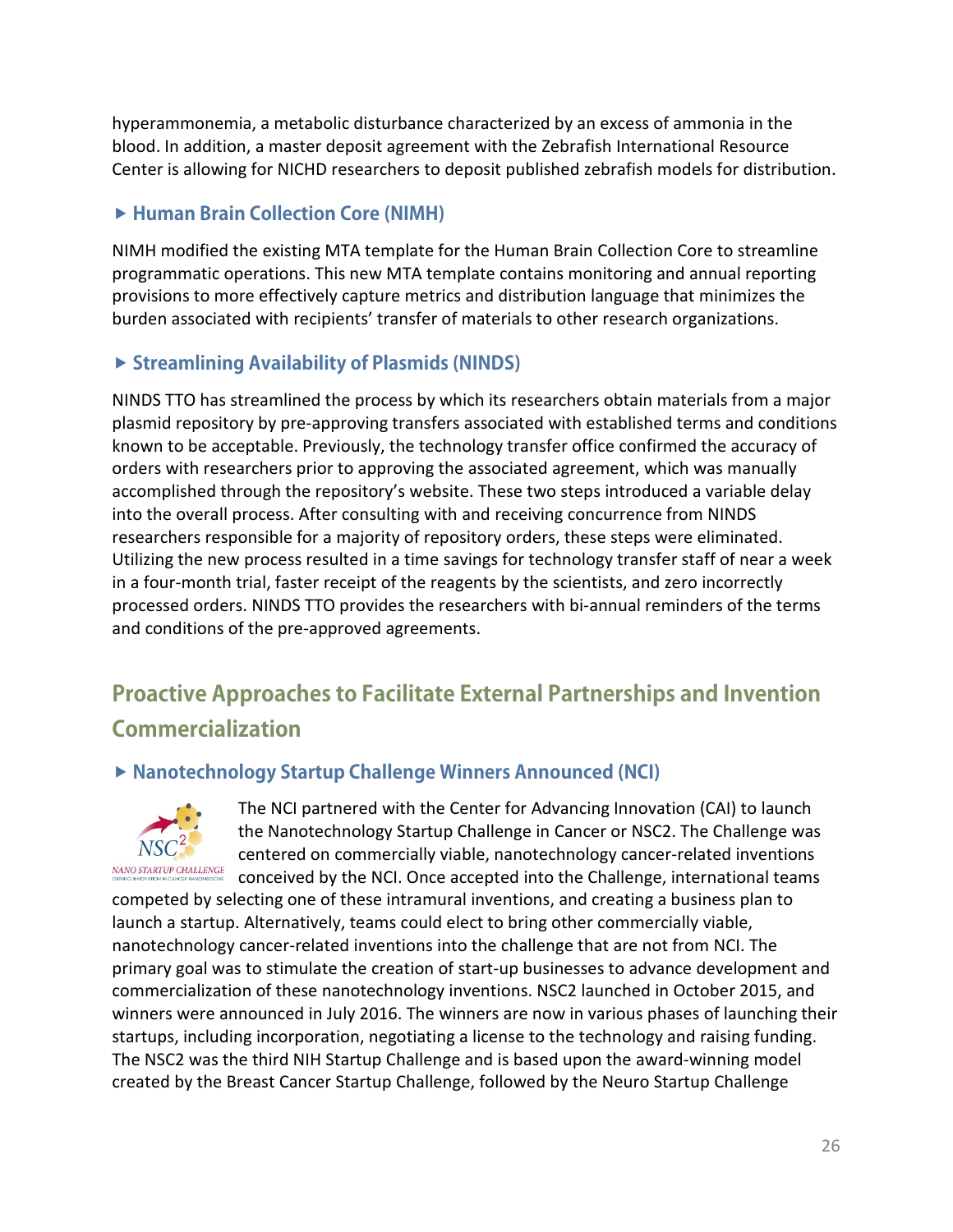#### **Increased Focus on Invention Commercialization at NCI**

TTC's Invention Development and Marketing Unit (IDMU) was formed as a new unit within NCI TTC dedicated to developing, facilitating, and executing more effective strategies to increase licensing and partnership agreement transactions. It is active – regularly engaging directly with the medical research ecosystem – rather than passive. The IDMU is crafting focused awareness, education, and marketing initiatives to advance the development and commercialization of the NCI and Client Institutes invention portfolios.

"Overall, the IDMU has greatly increased pro-active outreach by seeking out companies, investors, and foundations to discuss how our medical solutions could be utilized to benefit their patients, loved ones, and customers," commented IDMU's new Supervisor, Michael Salgaller, Ph.D. "Creating awareness of the NCI and Client Institutes patent portfolio is being enhanced through outlets such as webinars, digital media (LinkedIn, Twitter, etc.), and a greater emphasis on face-to-face interactions at more business-oriented technology conferences."

#### **Techtransfer.cancer.gov — NCI TTC's New Platform to Market NIH Inventions**

TTC launched techtransfer.cancer.gov, a new, visually engaging website that provides organizational information and exposure for inventions originating from the intramural labs of NCI and the nine NIH Institutes and Centers it serves. The new web site provides an excellent platform for TTC to foster licensing and research collaborations between the research laboratories of NIH and companies, universities, and non-profits seeking new technologies. This site provides partners a simplified navigation and improved search capabilities to find technologies of interest. Its open source platform allows the TTC to keep information updated, and provides more information to NIH scientists to help them through the patent process.

#### **Extending Tech Transfer Reach (NCI)**

The NCI Technology Transfer Ambassadors Program (TTAP) was conceived and initiated in September 2016 by NCI Technology Transfer Center (TTC) post-doctoral fellows, Rob Sons, Ph.D., Alan Alfano, Ph.D. and Laura Prestia, Ph.D. The NCI TTAP provides a unique training opportunity for NCI post-doctoral fellows seeking to augment their current activities with hands-on training in biomedical invention development, commercialization, and entrepreneurship. NCI TTAP ambassadors also gain experience in networking and communication as they extend technology transfer awareness to the scientific networks with which they are already engaged. During the 2016-2017 program, the NCI TTAP ambassadors (11 in Bethesda, MD; 4 in Frederick, MD), have been exposed to a wide range of concepts, including collaborative research agreements, invention identification, intellectual property analysis, marketing, and licensing, in a series of monthly workshops. They are now applying these concepts through the submission of new invention reports, marketing & patenting projects with TTC staff, matching industry partners with potential scientific collaborators, and developing commercialization development plans around NCI technologies (in collaboration with Johns Hopkins Carey Business School's Discovery to Market program). Through these high impact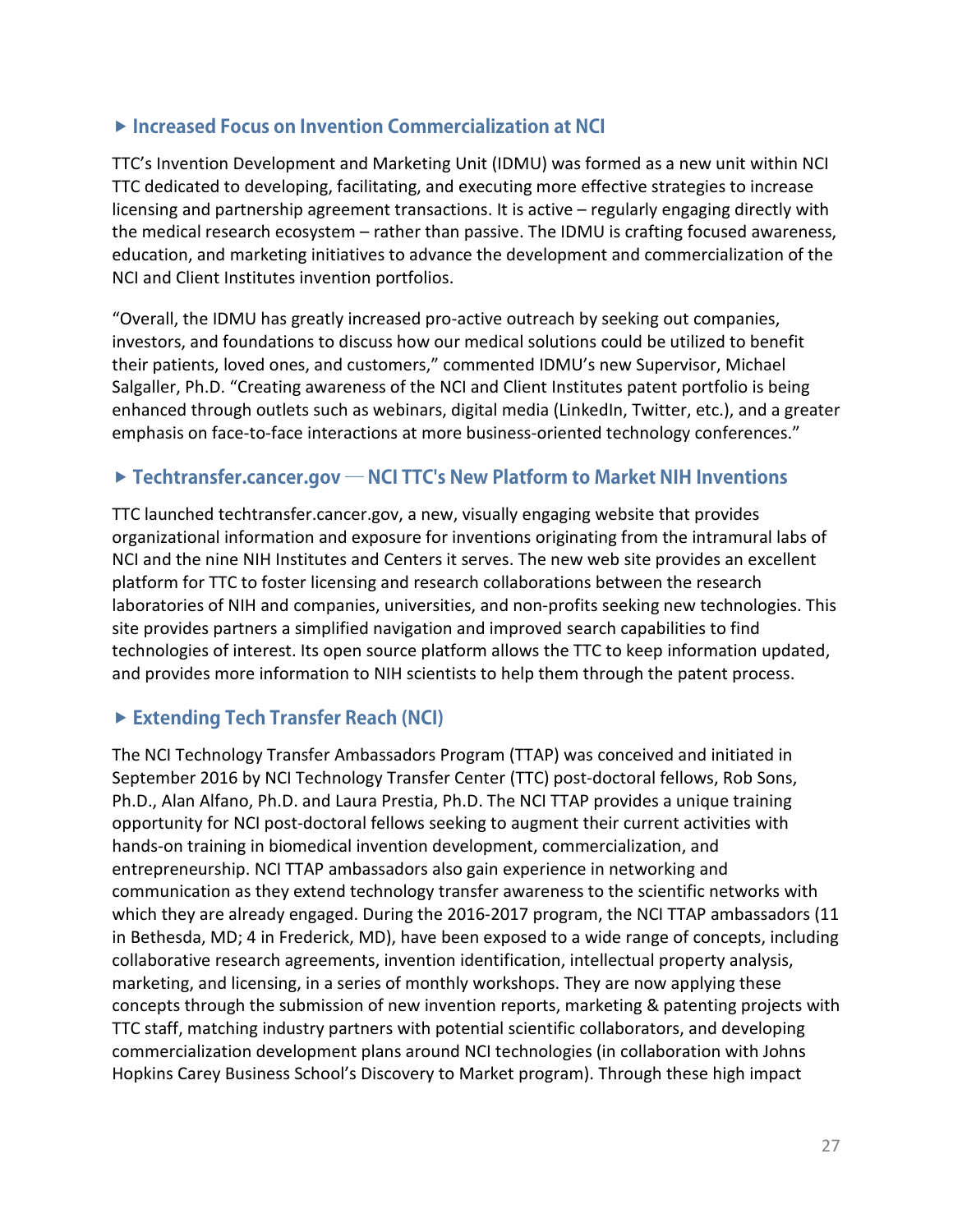projects, the NCI TTAP offers NCI post-doctoral fellows the ability to develop a first-hand understanding of NIH technology transfer tools and commercialization strategies.

# **NCI Invention Development Program (IDP) Bridges Gaps, Facilitates Commercialization**

As part of NCI TTC's effort to increase invention commercialization, it created the IDP, a program piloted in 2014 to facilitate further development of NCI inventions needing specific data to increase commercial interest for licensing or collaboration. In two years of operation, investigators with inventions selected for the program receive the benefit of feedback from the IDP Review Committee Transferee for insight on commercial development. The IDP funds were used for proof-of-concept and validation testing. IDP funded a range of study areas that included biologics, small molecule therapeutics, and instrumentation to facilitate PET imaging of small animals. Data from IDP studies have contributed to a range of technology transfer outcomes. For some inventions the study results attracted new interest from companies in collaboration and licensing.

#### **Awards**

## **Federal Laboratory Consortium (FLC) Mid-Atlantic Region (MAR) Honors (NCI)**



The FLC MAR selected NCI TTC's Andrew Burke, Ph.D. for its "Rookie of the Year" award. The award recognizes "the efforts of an FLC laboratory technology transfer professional who has demonstrated outstanding work in the field of technology transfer in a manner significantly over and above what was called for in the normal course of their work during the past year. The nominee must be new to technology transfer with three years (or less) experience in a technology transfer position," according to the FLC MAR award criteria. Burke was selected for the award, in part, because of his "positive attitude and commitment to public service and continued management of a wide-range of projects that exemplify how T2 is critical to the NCI mission." Burke joined TTC as a fellow in 2013, and accepted a licensing and patenting manager position in 2015. To learn more, see: FLC MAR 2016 Awards Gallery.

#### **TTIPO Director Receives NIAID Merit Award (NIAID)**

Michael R. Mowatt, Ph.D., received a NIAID Merit Award "for exceptional leadership in implementing the reorganization of the NIAID Technology Transfer and Intellectual Property Office. The complex reorganization, part of the NIH-wide effort to restructure the NIH Technology Transfer Program, accommodated many changes, including a substantial increase in personnel, increased office space, and new patent and licensing capabilities.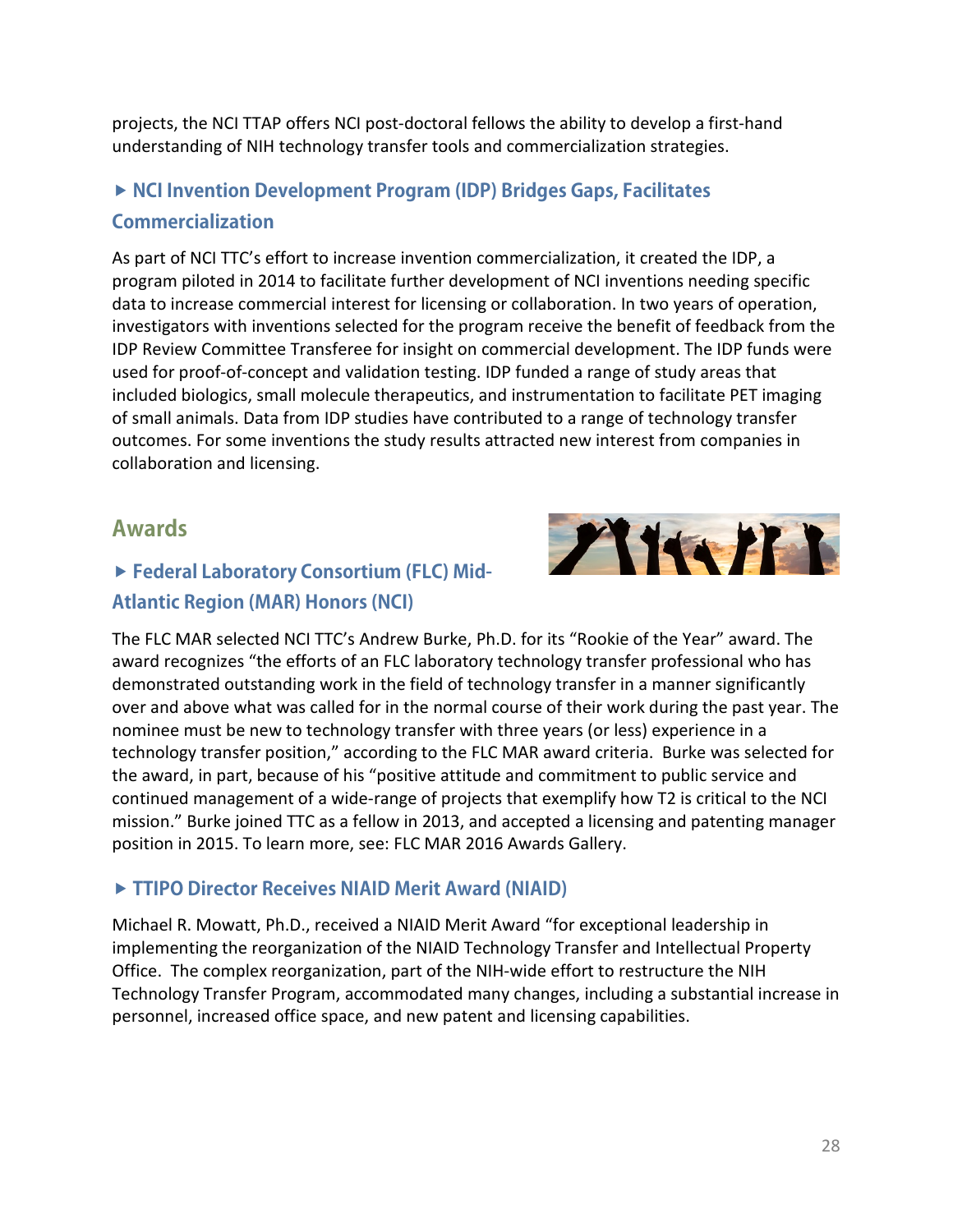#### **TTIPO Zika Response Team Receives NIAID Merit Award (NIAID)**

TTIPO staff were recognized for the design and implementation of NIAID's immediate response to the Zika threat to global health. The TTIPO recipients were: S. Dana Hsu, J.D., M.S., Tara Kirby, Ph.D., Christopher Kornak, J.D., Haiqing Li, M.D., Ph.D., Michael R. Mowatt, Ph.D., Jenish Patel, Ph.D., Amy Petrik, Ph.D., Maryann Puglielli, Ph.D., J.D., Mukul Ranjan, Ph.D. and Jeffrey Thruston, J.D., M.S. These individuals worked diligently to react quickly, resolve complicated issues, and move forward with a large number of often complex collaborative agreements. In fiscal year 2016 alone, TTIPO negotiated over thirty Zika related agreements and through NIAID's efforts Zika samples and related materials were sent to over two hundred fifty entities in thirty-five states and thirteen foreign countries to encourage the development of countermeasures to the Zika threat.

#### **DHHS Secretary's Award for Distinguished Service (NIAID)**

Michael Piziali, J.D., received the DHHS Secretary's Award for Distinguished Service as part of the Ebola Clinical Research Response Team for work related to the Ebola outbreak. The TTIPO recipient was Michael Piziali, J.D., M.S.

## ▶ NIAID Awarded a Federal Laboratory Consortium (FLC) Excellence in Technology **Transfer Award**

TTIPO staff were recognized for their technology transfer efforts related to "Ebola Vaccine Development from Basic Research to the Clinic: Partnering for Public Health". TTIPO awardees included Vincent Feliccia, Ph.D., J.D., Carol Salata, Ph.D., and Amy Petrik, Ph.D. The unique agreements and the speed at which TTIPO negotiated them demonstrated excellence in technology transfer. Agreements enabling the start of clinical trials were negotiated and executed within two months for the conduct of Phase I trials in the U.S. (Baltimore, Bethesda, Atlanta), the U.K., Switzerland, and Mali.

#### **NIMH Director's "Rookie-of-the-Year" Award**

Both members of the NIMH technology transfer staff, Jennifer Wong, MS and Charles Salahuddin, JD, MS, were recognized with NIMH Director's Award "Rookie of the Year" honors for forward-thinking ideas for expanding collaborations, including establishing the framework for a research tool catalogue designed to showcase all NIMH research tools available for licensing in a single space. 2016 efforts related to establishing the research tool catalogue included meeting with numerous NIMH investigators about research tools developed in each lab and working with the inventors to create material descriptions and properly document each material.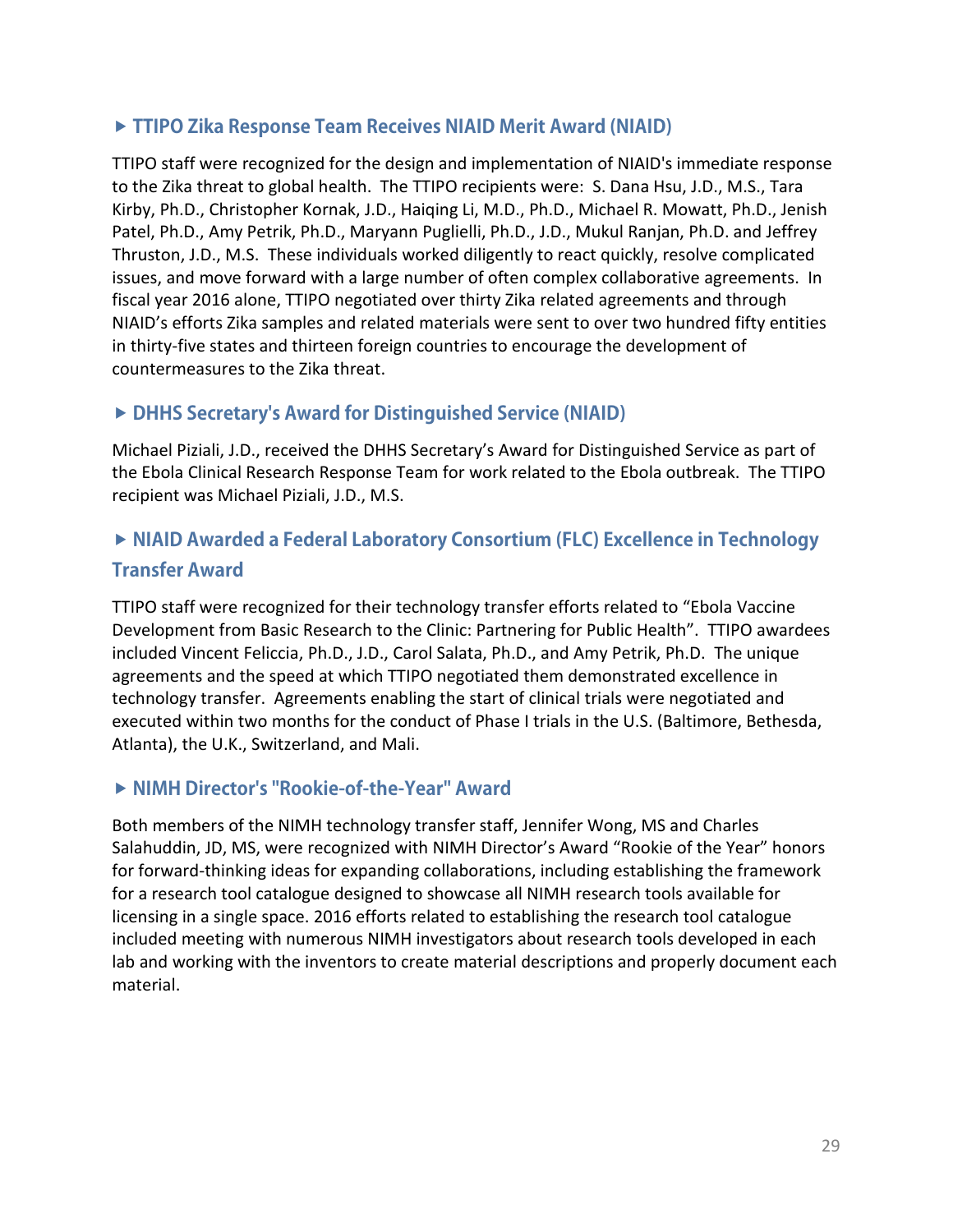# **FDA Receives a Patents for Humanity Award from the United States Patent and Trademark Office (USPTO)**

FDA and its Center for Biologics Evaluation and Research (CBER) were recognized by the USPTO for developing an improved meningitis vaccine production process that has been used to immunize over 235 million people in high-risk Africa countries. The Patents for Humanity Program was launched in February 2012 to showcase the meritorious work of patent owners to address 21st century humanitarian challenges. To make the FDA invention became part of a vaccine that provided a real public health solution for Africa, agreements to carry out the research, development, and commercialization were established by technology transfer staff at both NIH and FDA. FDA staff who received this honor at the Patents for Humanity award ceremony were inventors Carl Frasch, Ph.D., and Robert Lee, Ph.D., along with Carolyn Wilson, Ph.D., Associate Director for Research for CBER, and Alice Welch, Ph.D., Director, FDA Technology Transfer Program.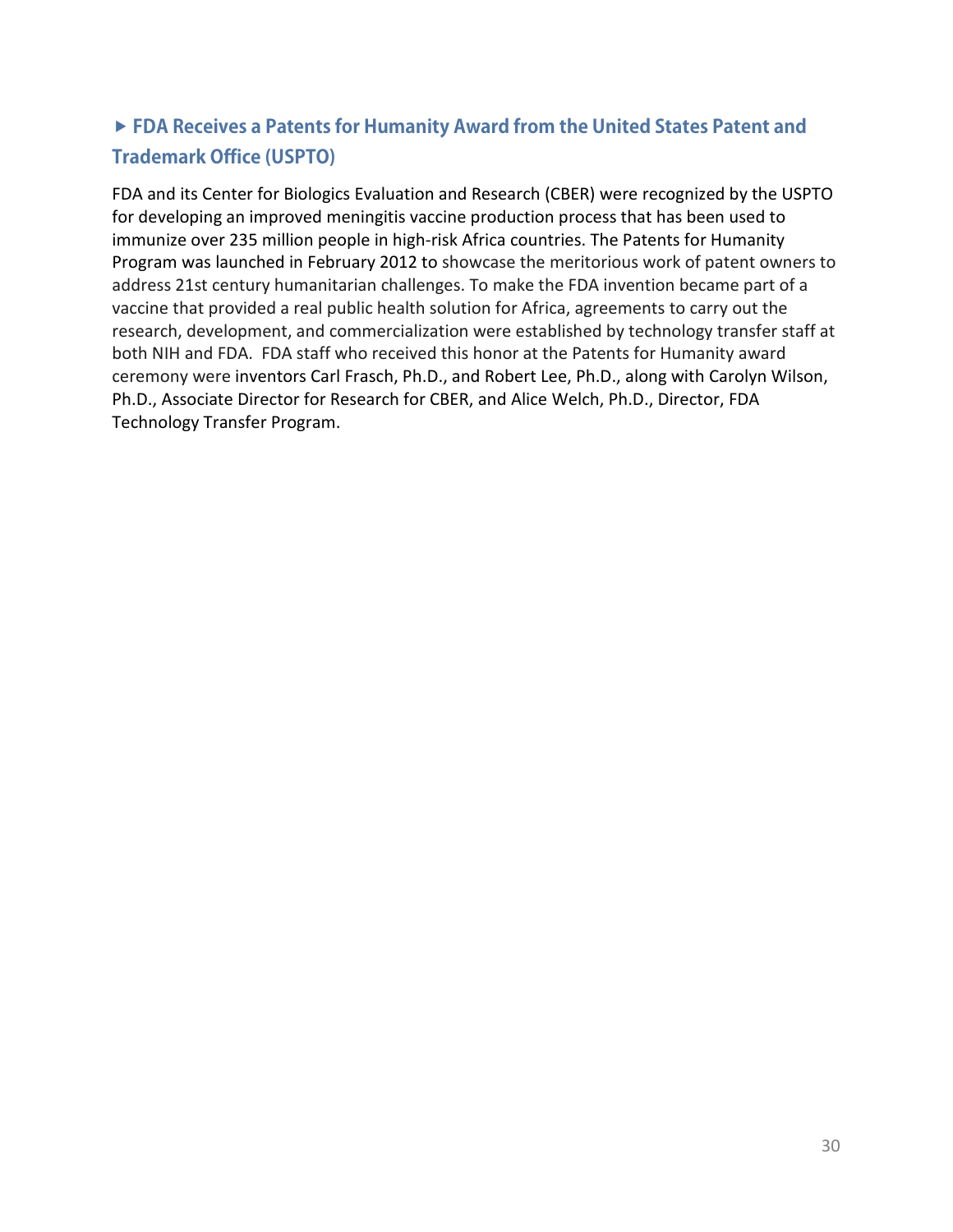# **Appendix**

# **DHHS Technology Transfer Offices**

#### **NIH OTT - NIH Office of Technology Transfer**

<https://www.ott.nih.gov/>

#### **CDC - Centers for Disease Control and Prevention**

CDC Office of Technology and Innovation <https://www.cdc.gov/od/science/technology/>

#### **NCATS - National Center for Advancing Translational Sciences**

NCATS Office of Strategic Alliances <https://ncats.nih.gov/alliances/about>

#### **NCI - National Cancer Institute**

#### NCI Technology Transfer Center <https://techtransfer.cancer.gov/>

Service Center for:

- CC NIH Clinical Center
- CIT Center for Information Technology
- NCCIH National Center for Complementary and Integrative Health
- NEI National Eye Institute
- NIA National Institute on Aging
- NIDA National Institute on Drug Abuse
- NICHD Eunice Kennedy Shriver National Institute on Child Health and Human Development
- NIMHD National Institute on Minority Health and Health Disparities
- NLM National Library of Medicine

#### **NHGRI - National Human Genome Research Institute**

NHGRI Technology Transfer Office <https://www.genome.gov/techtransfer>